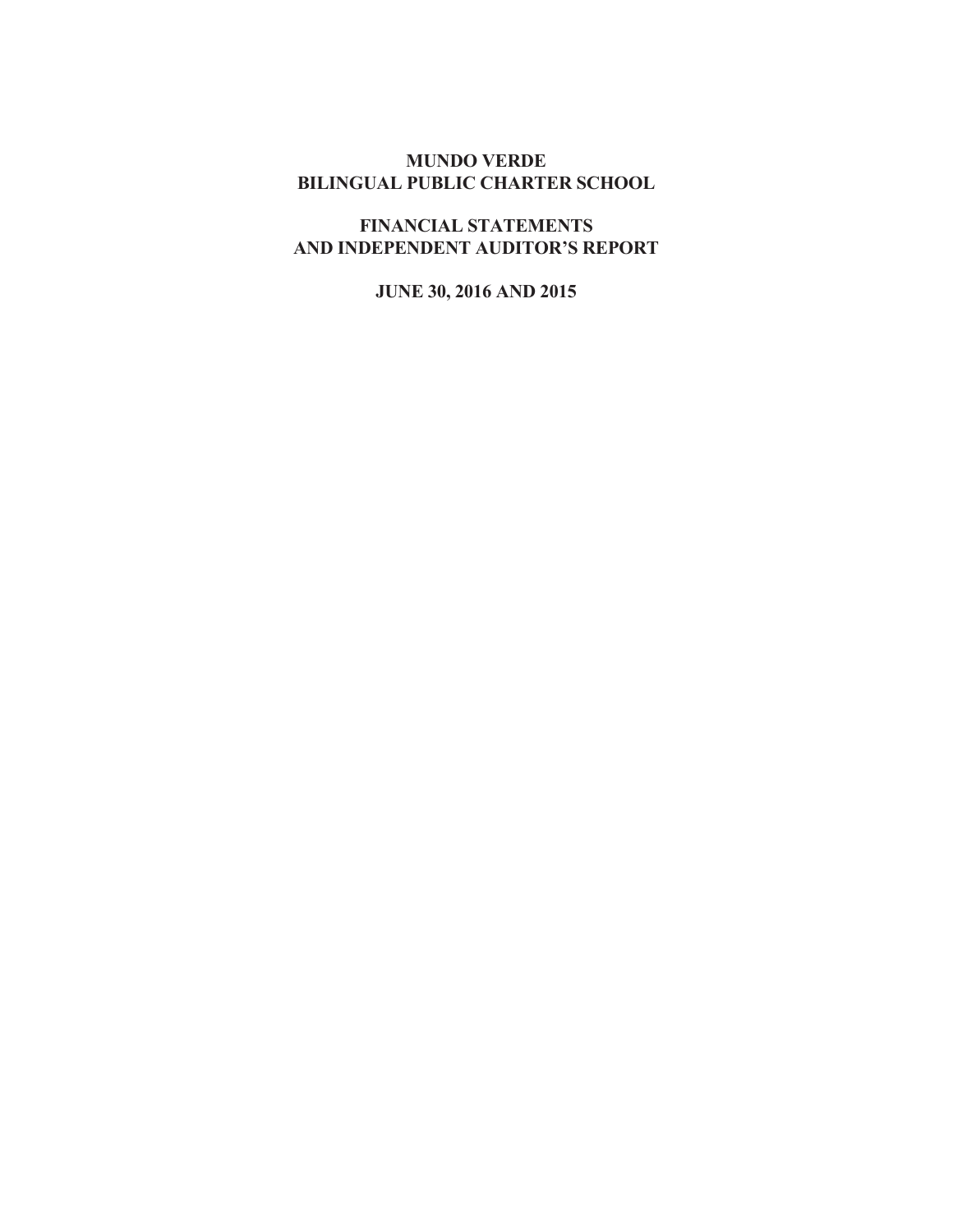# **TABLE OF CONTENTS**

|                                                                                                                                                               | Page No        |
|---------------------------------------------------------------------------------------------------------------------------------------------------------------|----------------|
| <b>INDEPENDENT AUDITOR'S REPORT</b>                                                                                                                           | $1 - 2$        |
| <b>FINANCIAL STATEMENTS</b>                                                                                                                                   |                |
| <b>Statements of Financial Position</b>                                                                                                                       | $\overline{3}$ |
| Statement of Activities, Year Ended June 30, 2016                                                                                                             | $\overline{4}$ |
| Statement of Activities, Year Ended June 30, 2015                                                                                                             | 5              |
| Statement of Functional Expense, Year Ended June 30, 2016                                                                                                     | 6              |
| Statement of Functional Expense, Year Ended June 30, 2015                                                                                                     | $\tau$         |
| <b>Statements of Cash Flows</b>                                                                                                                               | 8              |
| Notes to the Financial Statements                                                                                                                             | $9 - 17$       |
| Independent Auditor's Report on Internal Control Over<br>Financial Reporting and on Compliance and Other<br>Matters Based on an Audit of Financial Statements |                |
| Performed in Accordance with Government Auditing Standards                                                                                                    | $18 - 19$      |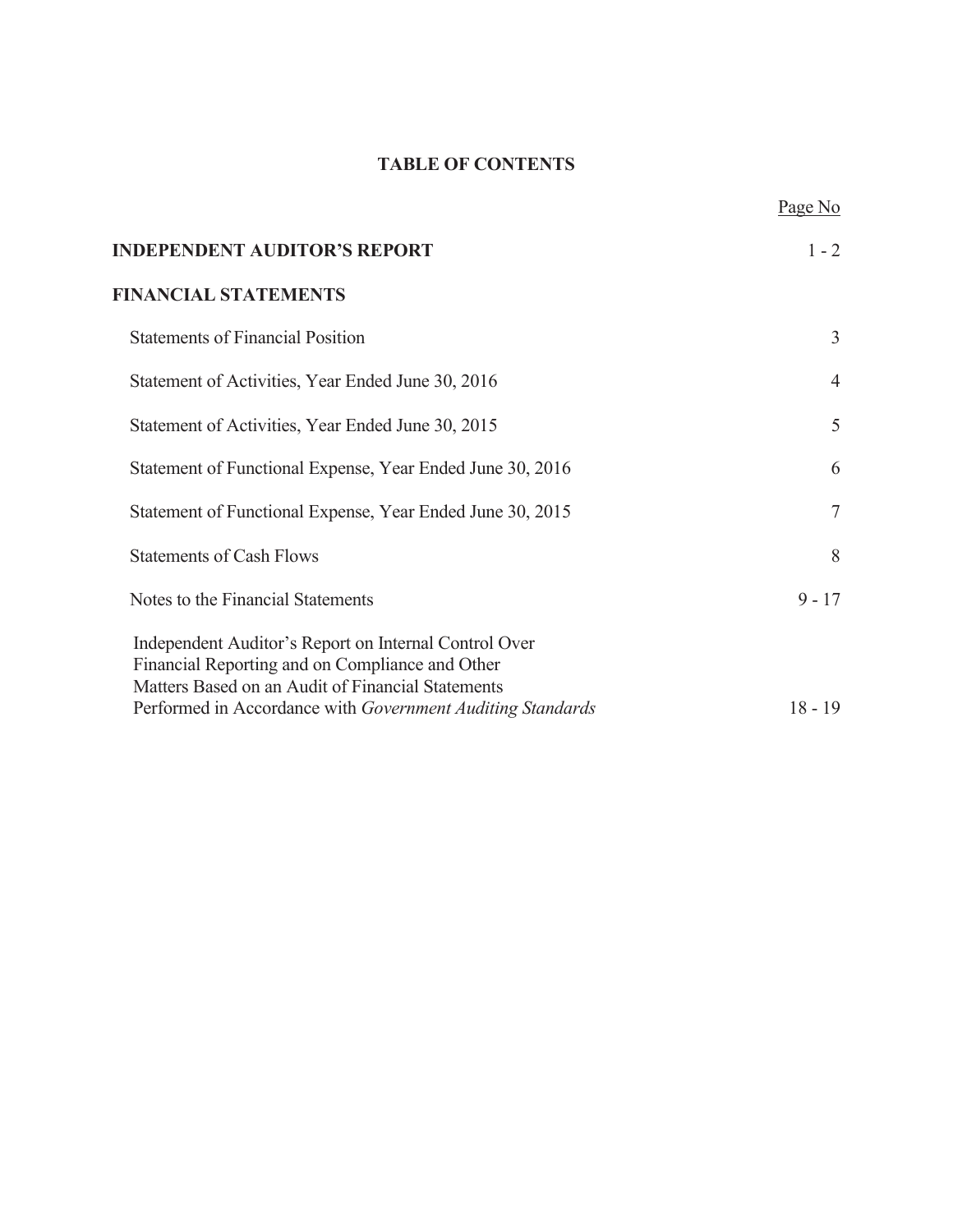

1730 Rhode Island Avenue, NW Suite 800 Washington, DC 20036 (202) 296-3306 Fax: (202) 296-0059

## Independent Auditors' Report

To the Board of Directors of Mundo Verde Bilingual Public Charter School Washington, DC

### **Report on the Financial Statements**

We have audited the accompanying financial statements of Mundo Verde Bilingual Public Charter School (a nonprofit organization), which comprise the statements of financial position as of June 30, 2016 and 2015, and the related statements of activities, functional expenses and cash flows for the years then ended, and the related notes to the financial statements.

# **Management's Responsibility for the Financial Statements**

Management is responsible for the preparation and fair presentation of these financial statements in accordance with accounting principles generally accepted in the United States of America; this includes the design, implementation, and maintenance of internal control relevant to the preparation and fair presentation of financial statements that are free from material misstatement, whether due to fraud or error.

### **Auditor's Responsibility**

Our responsibility is to express an opinion on these financial statements based on our audits. We conducted our audits in accordance with auditing standards generally accepted in the United States of America and the standards applicable to financial audits contained in *Government Auditing Standards*, issued by the Comptroller General of the United States. Those standards require that we plan and perform the audit to obtain reasonable assurance about whether the financial statements are free from material misstatement.

An audit involves performing procedures to obtain audit evidence about the amounts and disclosures in the financial statements. The procedures selected depend on the auditor's judgment, including the assessment of the risks of material misstatement of the financial statements, whether due to fraud or error. In making those risk assessments, the auditor considers internal control relevant to the entity's preparation and fair presentation of the financial statements in order to design audit procedures that are appropriate in the circumstances, but not for the purpose of expressing an opinion on the effectiveness of the entity's internal control. Accordingly, we express no such opinion. An audit also includes evaluating the appropriateness of accounting policies used and the reasonableness of significant accounting estimates made by management, as well as evaluating the overall presentation of the financial statements.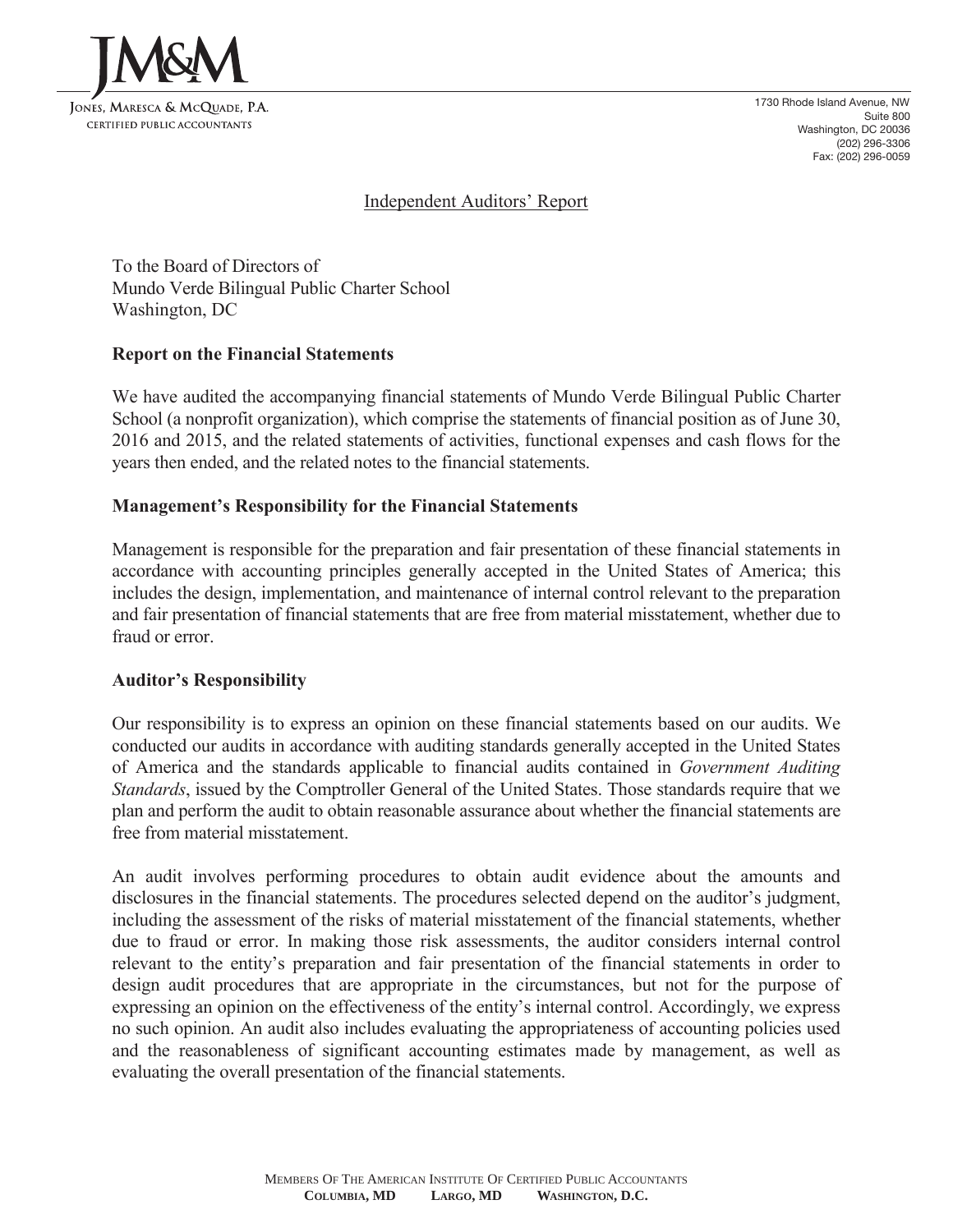Mundo Verde Bilingual Public Charter School Independent Auditor's Report Page 2

We believe that the audit evidence we have obtained is sufficient and appropriate to provide a basis for our audit opinion.

## **Opinion**

In our opinion, the financial statements referred to above present fairly, in all material respects, the financial position of Mundo Verde Bilingual Public Charter School as of June 30, 2016 and 2015, and the changes in its net assets and its cash flows for the years then ended in accordance with accounting principles generally accepted in the United States of America.

# **Other Reporting Required by** *Government Auditing Standards*

In accordance with *Government Auditing Standards*, we have also issued our report dated November 17, 2016, on our consideration of Mundo Verde Bilingual Public Charter School's internal control over financial reporting and on our tests of its compliance with certain provisions of laws, regulations, contracts, and grant agreements and other matters. The purpose of that report is to describe the scope of our testing of internal control over financial reporting and compliance and the results of that testing, and not to provide an opinion on internal control over financial reporting or on compliance. That report is an integral part of an audit performed in accordance with *Government Auditing Standards* in considering Mundo Verde Bilingual Public Charter School's internal control over financial reporting and compliance.

Jam Marma & M'anade PA

Washington, DC November 17, 2016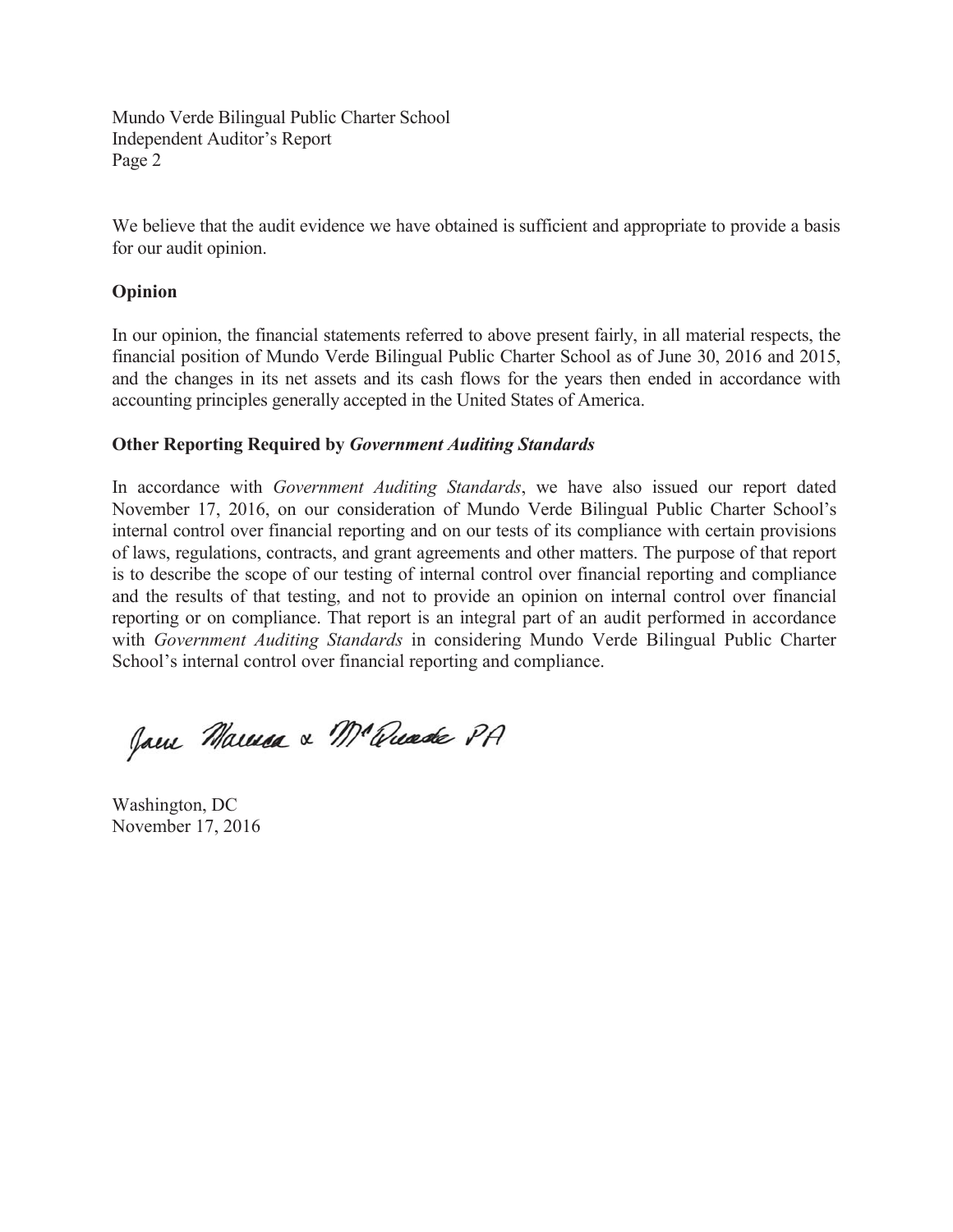# **MUNDO VERDE BILINGUAL PUBLIC CHARTER SCHOOL STATEMENTS OF FINANCIAL POSITION JUNE 30, 2016 AND 2015**

|                                                        | 2016                      | 2015            |
|--------------------------------------------------------|---------------------------|-----------------|
| <b>ASSETS</b>                                          |                           |                 |
| <b>CURRENT ASSETS</b>                                  |                           |                 |
| Cash and cash equivalents                              | 1,570,639<br>$\mathbb{S}$ | \$<br>803,624   |
| Cash and cash equivalents restricted by debt agreement | 262,101                   | 261,971         |
| Grants and accounts receivable, net                    | 248,537                   | 100,889         |
| Prepaid expenses                                       | 130,326                   | 97,134          |
| <b>Total Current Assets</b>                            | 2,211,603                 | 1,263,618       |
| <b>NON-CURRENT ASSETS</b>                              |                           |                 |
| Property and equipment, net                            | 15,160,725                | 15,305,185      |
| Deposits                                               | 580                       | 580             |
| Deferred financing costs, net                          | 259,050                   | 282,371         |
| <b>Total Non-Current Assets</b>                        | 15,420,355                | 15,588,136      |
| <b>TOTAL ASSETS</b>                                    | 17,631,958                | 16,851,754      |
| <b>LIABILITIES AND NET ASSETS</b>                      |                           |                 |
| <b>CURRENT LIABILITIES</b>                             |                           |                 |
| Accounts payable and accrued expenses                  | \$<br>790,532             | \$<br>1,088,902 |
| Line of credit                                         | 215,588                   | 78,527          |
| Deferred revenue                                       | 73,100                    | 99,047          |
| Capital lease obligation, current portion              | 6,941                     | 6,603           |
| Current maturity of long-term debt                     | 601,065                   | 574,342         |
| <b>Total Current Liabilities</b>                       | 1,687,226                 | 1,847,421       |
| <b>NON-CURRENT LIABILITIES</b>                         |                           |                 |
| Capital lease obligation, non-current portion          | 16,280                    | 23,221          |
| Long-term debt                                         | 12,111,649                | 12,190,972      |
| Deferred rent                                          | 600,228                   | 272,831         |
| <b>Total Non-Current Liabilities</b>                   | 12,728,157                | 12,487,024      |
| <b>TOTAL LIABILITIES</b>                               | 14,415,383                | 14,334,445      |
| <b>NET ASSETS</b>                                      |                           |                 |
| Unrestricted                                           | 3,004,332                 | 2,385,357       |
| Temporarily restricted                                 | 212,243                   | 131,952         |
| <b>Total Net Assets</b>                                | 3,216,575                 | 2,517,309       |
| <b>TOTAL LIABILITIES AND NET ASSETS</b>                | 17,631,958                | 16,851,754      |

The accompanying notes are an integral part of these financial statements.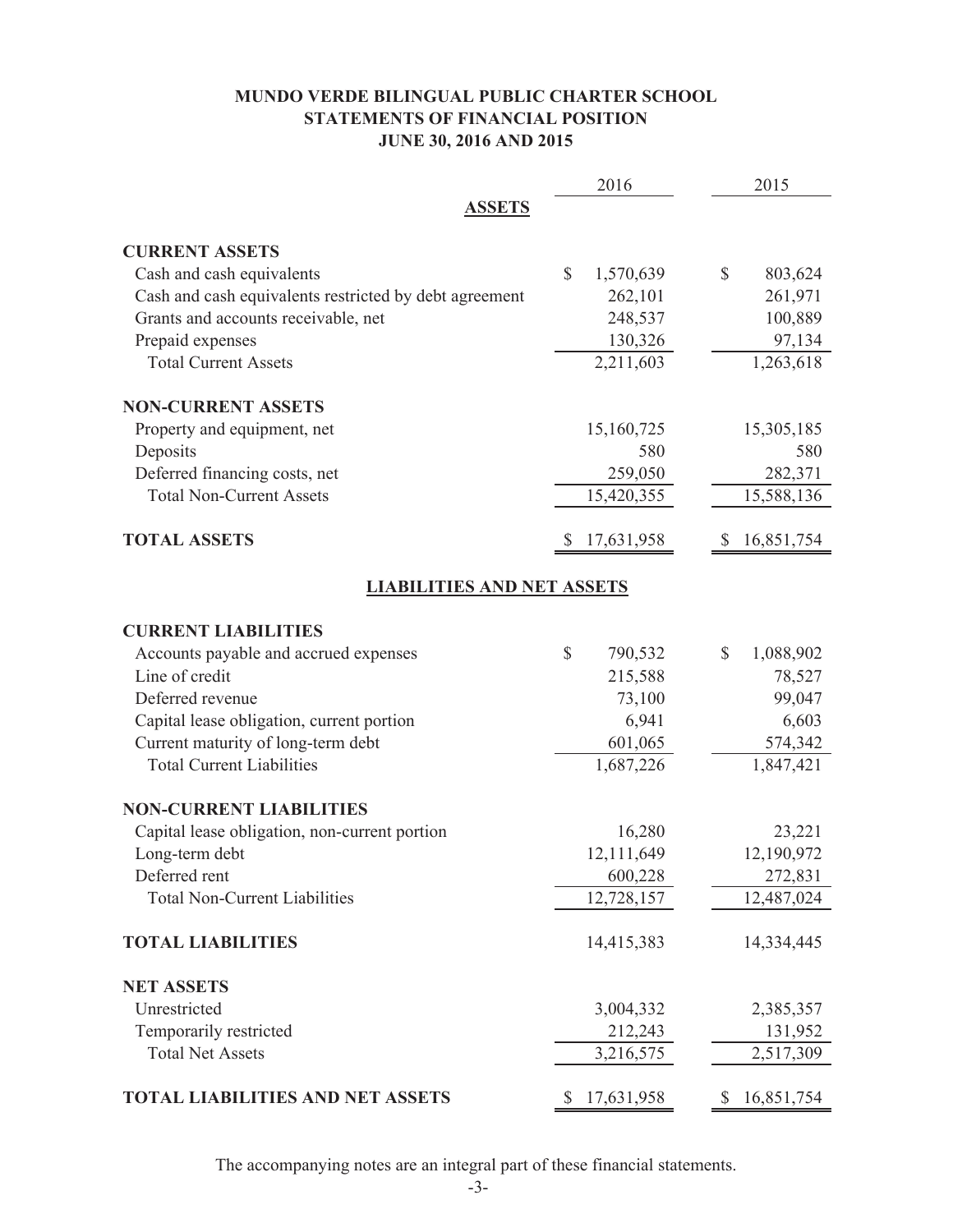# **MUNDO VERDE BILINGUAL PUBLIC CHARTER SCHOOL STATEMENT OF ACTIVITIES YEAR ENDED JUNE 30, 2016**

|                                            |              |            | Temporarily |            |    |            |
|--------------------------------------------|--------------|------------|-------------|------------|----|------------|
|                                            | Unrestricted |            | Restricted  |            |    | Total      |
| <b>REVENUE AND SUPPORT</b>                 |              |            |             |            |    |            |
| Per pupil appropriations                   | $\mathbb{S}$ | 6,795,856  | \$          |            | \$ | 6,795,856  |
| Per pupil facility allowance               |              | 1,680,712  |             |            |    | 1,680,712  |
| Federal entitlements and grants            |              | 643,646    |             |            |    | 643,646    |
| Grants and contributions                   |              | 290,077    |             | 228,206    |    | 518,283    |
| In-kind donations                          |              | 46,506     |             |            |    | 46,506     |
| Activity fees and other income             |              | 1,267,895  |             |            |    | 1,267,895  |
| Net assets released from restrictions      |              | 147,915    |             | (147, 915) |    |            |
| <b>Total Revenue and Support</b>           |              | 10,872,607 |             | 80,291     |    | 10,952,898 |
| <b>EXPENSES</b>                            |              |            |             |            |    |            |
| Educational programs                       |              | 8,038,847  |             |            |    | 8,038,847  |
| Management and general                     |              | 2,074,605  |             |            |    | 2,074,605  |
| Fundraising                                |              | 130,620    |             |            |    | 130,620    |
| <b>Total Expenses</b>                      |              | 10,244,072 |             |            |    | 10,244,072 |
| <b>CHANGE IN NET ASSETS FROM OERATIONS</b> |              | 628,535    |             | 80,291     |    | 708,826    |
| <b>OTHER CHANGES</b>                       |              |            |             |            |    |            |
| Loss on disposal of property and equipment |              | (9,560)    |             |            |    | (9,560)    |
| <b>CHANGE IN NET ASSETS</b>                |              | 618,975    |             | 80,291     |    | 699,266    |
| NET ASSETS, beginning of year              |              | 2,385,357  |             | 131,952    |    | 2,517,309  |
| NET ASSETS, end of year                    |              | 3,004,332  | S           | 212,243    | S  | 3,216,575  |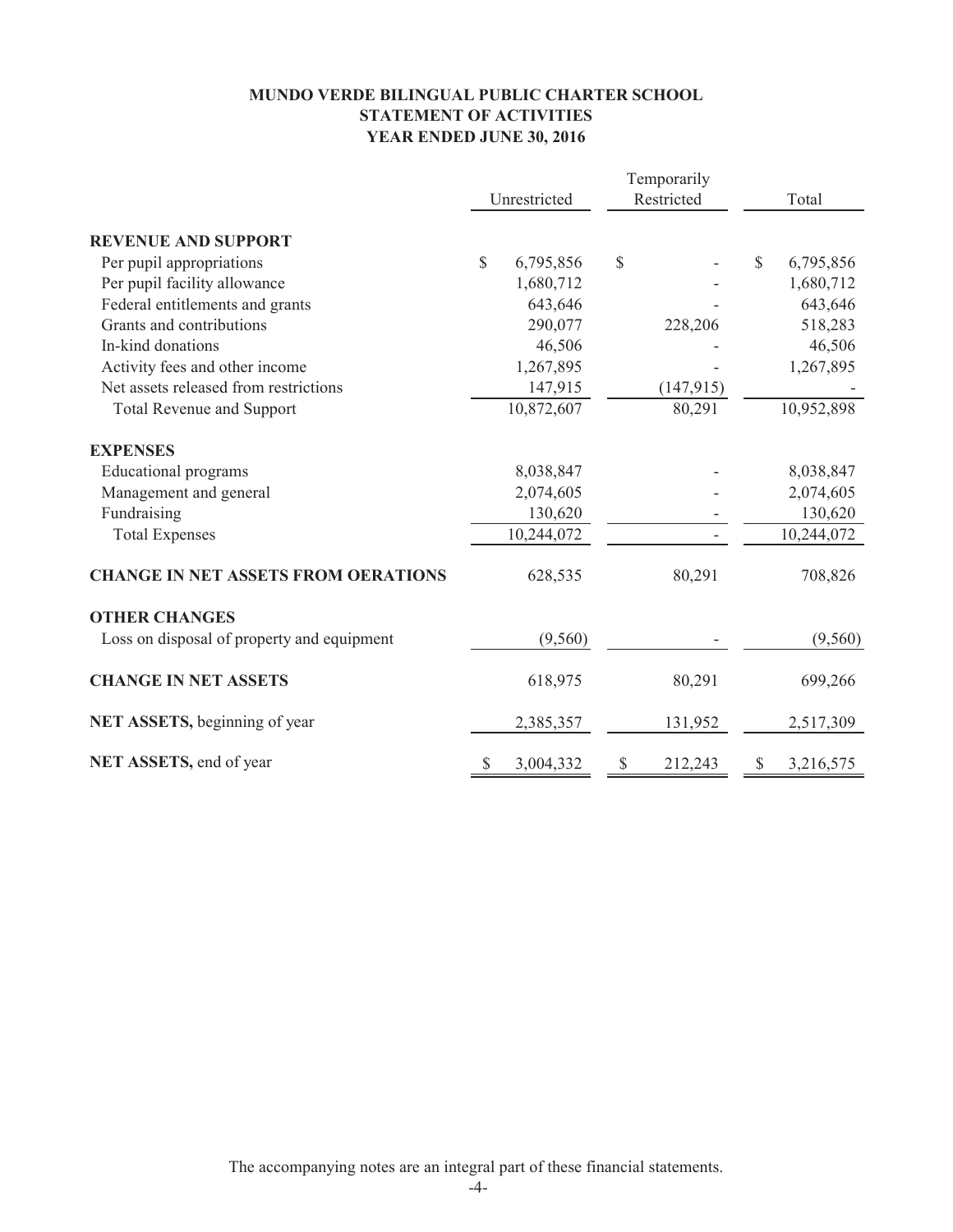# **MUNDO VERDE BILINGUAL PUBLIC CHARTER SCHOOL STATEMENT OF ACTIVITIES YEAR ENDED JUNE 30, 2015**

|                                       |              | Temporarily  |    |            |    |           |
|---------------------------------------|--------------|--------------|----|------------|----|-----------|
|                                       |              | Unrestricted |    | Restricted |    | Total     |
| <b>REVENUE AND SUPPORT</b>            |              |              |    |            |    |           |
| Per pupil appropriations              | $\mathbb{S}$ | 5,567,598    | \$ |            | \$ | 5,567,598 |
| Per pupil facility allowance          |              | 1,241,089    |    |            |    | 1,241,089 |
| Federal entitlements and grants       |              | 848,300      |    |            |    | 848,300   |
| Grants and contributions              |              | 197,354      |    | 177,281    |    | 374,635   |
| In-kind donations                     |              | 5,137        |    |            |    | 5,137     |
| Activity fees and other income        |              | 826,107      |    |            |    | 826,107   |
| Net assets released from restrictions |              | 46,927       |    | (46, 927)  |    |           |
| <b>Total Revenue and Support</b>      |              | 8,732,512    |    | 130,354    |    | 8,862,866 |
| <b>EXPENSES</b>                       |              |              |    |            |    |           |
| Educational programs                  |              | 6,305,178    |    |            |    | 6,305,178 |
| Management and general                |              | 1,771,602    |    |            |    | 1,771,602 |
| Fundraising                           |              | 99,777       |    |            |    | 99,777    |
| <b>Total Expenses</b>                 |              | 8,176,557    |    |            |    | 8,176,557 |
| <b>CHANGE IN NET ASSETS</b>           |              | 555,955      |    | 130,354    |    | 686,309   |
| NET ASSETS, beginning of year         |              | 1,829,402    |    | 1,598      |    | 1,831,000 |
| NET ASSETS, end of year               | \$           | 2,385,357    | \$ | 131,952    | \$ | 2,517,309 |

The accompanying notes are an integral part of these financial statements.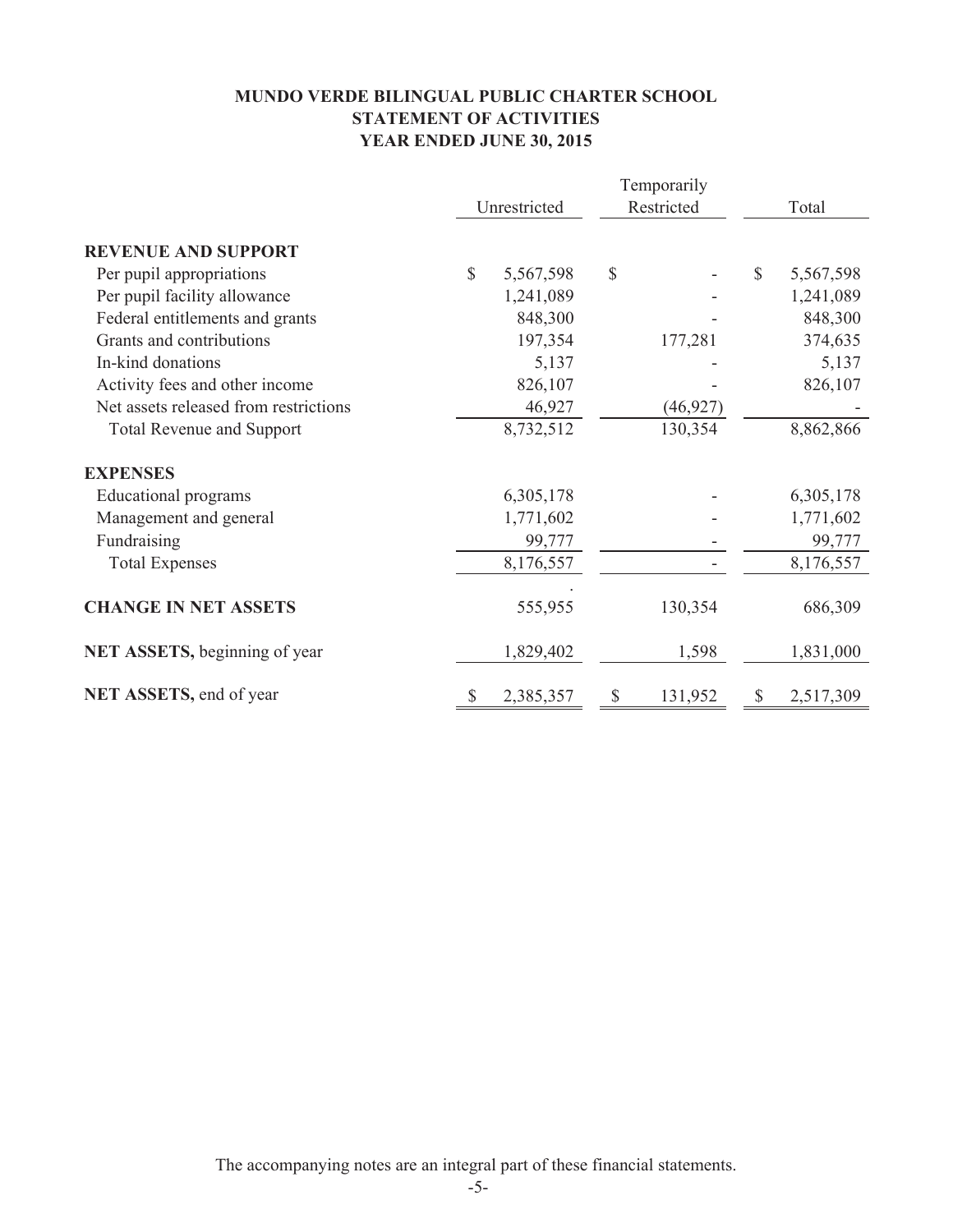#### **YEAR ENDED JUNE 30, 2016 STATEMENT OF FUNCTIONAL EXPENSES MUNDO VERDE BILINGUAL PUBLIC CHARTER SCHOOL**

|                                          | Educational     | Management   |             |             |             |    |            |
|------------------------------------------|-----------------|--------------|-------------|-------------|-------------|----|------------|
|                                          | Programs        |              | and General |             | Fundraising |    | Total      |
| PERSONNEL, SALARIES AND BENEFITS         |                 |              |             |             |             |    |            |
| <b>Salaries</b>                          | \$<br>4,092,609 | \$           | 818,022     | \$          | 84,448      | \$ | 4,995,079  |
| Employee benefits                        | 497,090         |              | 99,357      |             | 10,257      |    | 606,704    |
| Payroll taxes                            | 333,295         |              | 66,619      |             | 6,877       |    | 406,791    |
| Professional development                 | 369,604         |              | 34,144      |             |             |    | 403,748    |
| Total Personnel, Salaries and Benefits   | 5,292,598       |              | 1,018,142   |             | 101,582     |    | 6,412,322  |
| <b>DIRECT STUDENT COSTS</b>              |                 |              |             |             |             |    |            |
| Supplies and materials                   | 156,234         |              |             |             |             |    | 156,234    |
| Transportation                           | 126,375         |              |             |             |             |    | 126,375    |
| Food service                             | 365,496         |              | 73,054      |             |             |    | 438,550    |
| Contracted instruction fees              | 316,464         |              |             |             |             |    | 316,464    |
| Textbooks                                | 39,190          |              |             |             |             |    | 39,190     |
| Student assessments                      | 24,282          |              |             |             |             |    | 24,282     |
| Other student costs                      | 139,482         |              |             |             |             |    | 139,482    |
| <b>Total Direct Student Costs</b>        | 1,167,523       |              | 73,054      |             |             |    | 1,240,577  |
| <b>OCCUPANCY EXPENSES</b>                |                 |              |             |             |             |    |            |
| Rent                                     | 274,234         |              | 54,813      |             |             |    | 329,047    |
| Maintenance and repairs                  | 34,877          |              | 6,972       |             |             |    | 41,849     |
| Utilities                                | 31,436          |              | 6,284       |             |             |    | 37,720     |
| Janitorial services                      | 26,851          |              | 5,367       |             |             |    | 32,218     |
| Contracted building services             | 169,684         |              | 33,916      |             |             |    | 203,600    |
| <b>Total Occupancy Expenses</b>          | 537,082         |              | 107,352     |             |             |    | 644,434    |
| <b>OFFICE EXPENSES</b>                   |                 |              |             |             |             |    |            |
| Office supplies and materials            | 27,956          |              | 5,588       |             |             |    | 33,544     |
| Equipment rental                         | 29,936          |              | 5,984       |             |             |    | 35,920     |
| Telecommunications                       | 15,692          |              | 3,137       |             |             |    | 18,829     |
| Professional fees                        | 157,624         |              | 58,976      |             | 7,343       |    | 223,943    |
| Printing and publications                | 202             |              | 40          |             |             |    | 242        |
| Postage and shipping                     | 932             |              | 186         |             |             |    | 1,118      |
| Computer and related                     | 107,964         |              | 21,580      |             |             |    | 129,544    |
| <b>Total Office Expenses</b>             | 340,306         |              | 95,491      |             | 7,343       |    | 443,140    |
| <b>GENERAL EXPENSES</b>                  |                 |              |             |             |             |    |            |
| Insurance                                | 59,371          |              | 11,867      |             |             |    | 71,238     |
| Interest                                 |                 |              | 519,918     |             |             |    | 519,918    |
| Administration fee                       |                 |              | 105,997     |             |             |    | 105,997    |
| Depreciation and amortization            | 484,164         |              | 96,677      |             |             |    | 580,841    |
| Amortization of deferred financing costs | 19,356          |              | 3,965       |             |             |    | 23,321     |
| Fees and licenses                        | 59,529          |              | 11,899      |             |             |    | 71,428     |
| Bad debt expenses                        |                 |              | 14,079      |             |             |    | 14,079     |
| Other general expense                    | 78,918          |              | 16,164      |             | 21,695      |    | 116,777    |
| <b>Total General Expenses</b>            | 701,338         |              | 780,566     |             | 21,695      |    | 1,503,599  |
| <b>Total Expenses</b>                    | \$<br>8,038,847 | $\mathbb{S}$ | 2,074,605   | $\mathbb S$ | 130,620     | S  | 10,244,072 |

The accompanying notes are an integral part of these financial statements.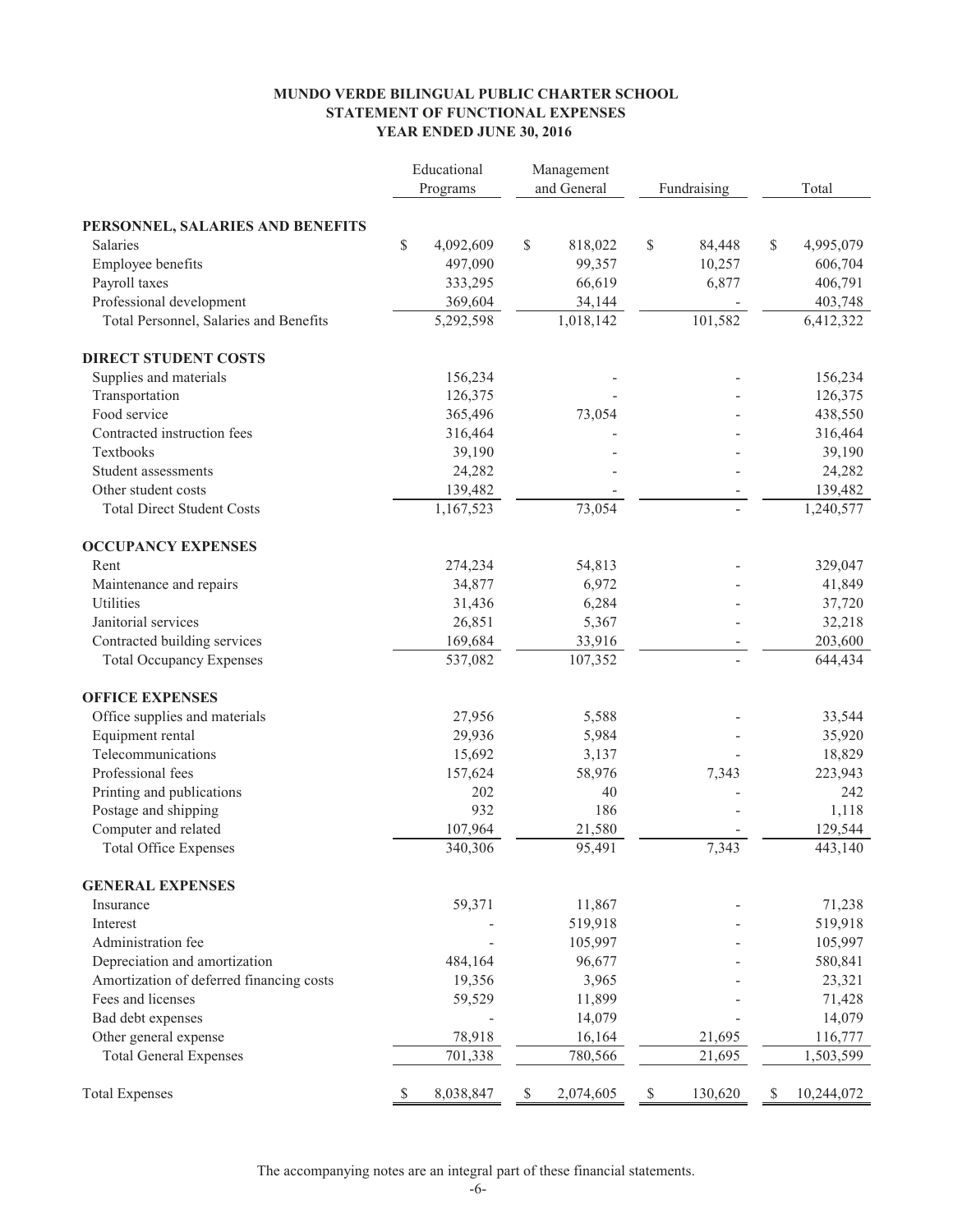#### **MUNDO VERDE BILINGUAL PUBLIC CHARTER SCHOOL STATEMENT OF FUNCTIONAL EXPENSES YEAR ENDED JUNE 30, 2015**

|                                                                 |    | Educational        | Management   |           |    |             |                 |  |
|-----------------------------------------------------------------|----|--------------------|--------------|-----------|----|-------------|-----------------|--|
|                                                                 |    | Programs           | and General  |           |    | Fundraising | Total           |  |
| PERSONNEL, SALARIES AND BENEFITS                                |    |                    |              |           |    |             |                 |  |
| Salaries                                                        | \$ | 3,237,639          | \$           | 771,101   | \$ | 82,400      | \$<br>4,091,140 |  |
| Employee benefits                                               |    | 395,558            |              | 94,209    |    | 10,067      | 499,834         |  |
| Payroll taxes                                                   |    | 275,746            |              | 65,674    |    | 7,018       | 348,438         |  |
| Professional development                                        |    | 161,584            |              | 38,484    |    |             | 200,068         |  |
| Total Personnel, Salaries and Benefits                          |    | 4,070,527          |              | 969,468   |    | 99,485      | 5,139,480       |  |
|                                                                 |    |                    |              |           |    |             |                 |  |
| <b>DIRECT STUDENT COSTS</b>                                     |    |                    |              |           |    |             |                 |  |
| Supplies and materials                                          |    | 110,556            |              |           |    |             | 110,556         |  |
| Transportation                                                  |    | 3,320              |              |           |    |             | 3,320           |  |
| Food service                                                    |    | 276,660            |              | 65,892    |    |             | 342,552         |  |
| Contracted instruction fees                                     |    | 132,018            |              |           |    |             | 132,018         |  |
| Textbooks                                                       |    | 36,735             |              |           |    |             | 36,735          |  |
| Student assessments                                             |    | 20,777             |              |           |    |             | 20,777          |  |
| Other student costs                                             |    | 210,137            |              |           |    |             | 210,137         |  |
| <b>Total Direct Student Costs</b>                               |    | 790,203            |              | 65,892    |    |             | 856,095         |  |
| <b>OCCUPANCY EXPENSES</b>                                       |    |                    |              |           |    |             |                 |  |
| Rent                                                            |    | 261,130            |              | 97,553    |    |             | 358,683         |  |
| Maintenance and repairs                                         |    | 5,776              |              | 1,376     |    |             | 7,152           |  |
| Utilities                                                       |    | 96,110             |              | 22,890    |    |             | 119,000         |  |
| Janitorial services                                             |    | 21,433             |              | 5,104     |    |             | 26,537          |  |
|                                                                 |    |                    |              | 30,700    |    |             | 159,598         |  |
| Contracted building services<br><b>Total Occupancy Expenses</b> |    | 128,898<br>513,347 |              | 157,623   |    |             | 670,970         |  |
|                                                                 |    |                    |              |           |    |             |                 |  |
| <b>OFFICE EXPENSES</b>                                          |    |                    |              |           |    |             |                 |  |
| Office supplies and materials                                   |    | 48,733             |              | 11,607    |    |             | 60,340          |  |
| Equipment rental                                                |    | 28,893             |              | 6,882     |    |             | 35,775          |  |
| Telecommunications                                              |    | 14,373             |              | 3,423     |    |             | 17,796          |  |
| Professional fees                                               |    | 317,628            |              | 21,956    |    |             | 339,584         |  |
| Printing and publications                                       |    | 1,000              |              | 239       |    |             | 1,239           |  |
| Postage and shipping                                            |    | 1,508              |              | 359       |    |             | 1,867           |  |
| Other office expenses                                           |    | 21,639             |              | 7,873     |    |             | 29,512          |  |
| <b>Total Office Expenses</b>                                    |    | 433,774            |              | 52,339    |    |             | 486,113         |  |
| <b>GENERAL EXPENSES</b>                                         |    |                    |              |           |    |             |                 |  |
| Insurance                                                       |    | 57,763             |              | 13,757    |    |             | 71,520          |  |
| Interest                                                        |    |                    |              | 324,293   |    |             | 324,293         |  |
| Administration fee                                              |    |                    |              | 84,563    |    |             | 84,563          |  |
| Depreciation and amortization                                   |    | 261,521            |              | 62,286    |    |             | 323,807         |  |
| Amortization of deferred financing costs                        |    | 31,323             |              | 8,659     |    |             | 39,982          |  |
| Bad debt expenses                                               |    | 9,313              |              |           |    |             | 9,313           |  |
| Other general expense                                           |    | 137,407            |              | 32,722    |    | 292         | 170,421         |  |
| <b>Total General Expenses</b>                                   |    | 497,327            |              | 526,280   |    | 292         | 1,023,899       |  |
|                                                                 |    |                    |              |           |    |             |                 |  |
| <b>Total Expenses</b>                                           | S  | 6,305,178          | $\mathbb{S}$ | 1,771,602 | \$ | 99,777      | \$<br>8,176,557 |  |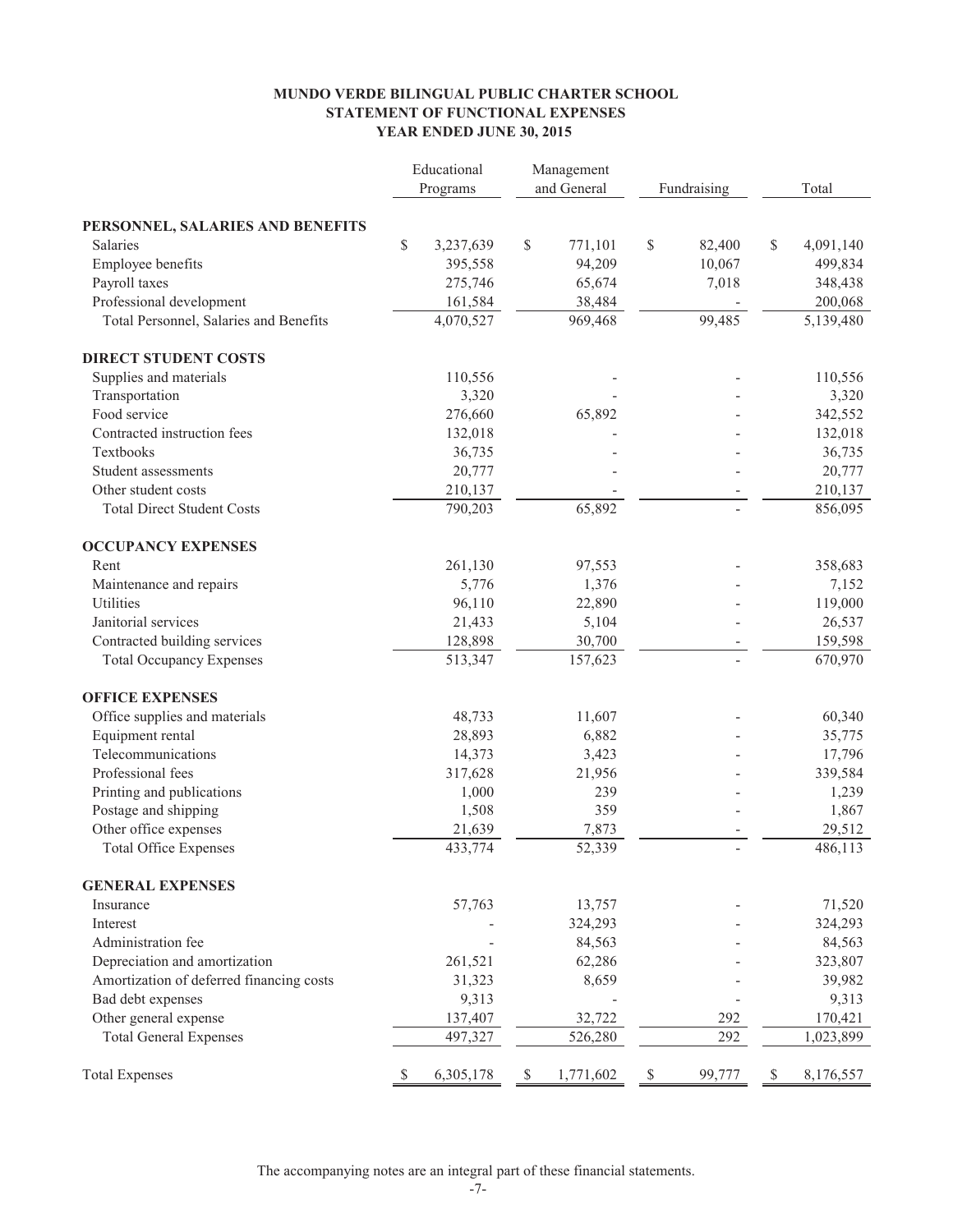# **MUNDO VERDE BILINGUAL PUBLIC CHARTER SCHOOL STATEMENTS OF CASH FLOWS YEARS ENDED JUNE 30, 2016 AND 2015**

|                                                         |               | 2016       |              | 2015          |  |  |
|---------------------------------------------------------|---------------|------------|--------------|---------------|--|--|
| <b>CASH FLOWS FROM OPERATING ACTIVITIES</b>             |               |            |              |               |  |  |
| Change in net assets                                    | \$            | 699,266    | \$           | 686,309       |  |  |
| Adjustments to reconcile change in net assets           |               |            |              |               |  |  |
| provided by operating activities:                       |               |            |              |               |  |  |
| Depreciation and amortization                           |               | 580,841    |              | 323,807       |  |  |
| Loss on disposal of property and equipment              |               | 9,560      |              |               |  |  |
| Amortization of deferred financing costs                |               | 23,321     |              | 39,982        |  |  |
| Deferred rent                                           |               | 327,397    |              | 266,227       |  |  |
| (Increase) decrease in assets:                          |               |            |              |               |  |  |
| Cash and cash equivalents restricted by debt agreements |               | (130)      |              | 8,350,808     |  |  |
| Grants and accounts receivable, net                     |               | (147, 648) |              | 129,021       |  |  |
| Prepaid expenses                                        |               | (33, 192)  |              | (45, 108)     |  |  |
| Deposits                                                |               |            |              | 38,293        |  |  |
| Increase (decrease) in liabilities:                     |               |            |              |               |  |  |
| Accounts payable and accrued expenses                   |               | (298, 370) |              | (1, 197, 615) |  |  |
| Deferred revenue                                        |               | (25, 947)  |              | (159, 685)    |  |  |
| Net Cash Provided by Operating Activities               |               | 1,135,098  |              | 8,432,039     |  |  |
| <b>CASH FLOWS FROM INVESTING ACTIVITIES</b>             |               |            |              |               |  |  |
| Purchases of property and equipment                     |               | (445, 941) |              | (7,641,779)   |  |  |
| <b>CASH FLOWS FROM FINANCING ACTIVITIES</b>             |               |            |              |               |  |  |
| Net borrowing on line of credit                         |               | 137,061    |              | 78,527        |  |  |
| Payments of capital lease obligations                   |               | (6,603)    |              | (5,256)       |  |  |
| Principal payments on long-term debt                    |               | (52,600)   |              | (714, 686)    |  |  |
| Net Cash Provided by (Used for) Financing Activities    |               | 77,858     |              | (641, 415)    |  |  |
| NET CHANGE IN CASH AND CASH EQUIVALENTS                 |               | 767,015    |              | 148,845       |  |  |
| CASH AND CASH EQUIVALENTS, beginning of year            |               | 803,624    |              | 654,779       |  |  |
| CASH AND CASH EQUIVALENTS, end of year                  | $\mathbb{S}$  | 1,570,639  | \$           | 803,624       |  |  |
| SUPPLEMENTAL DISCLOSURE OF CASH FLOW INFORMATION        |               |            |              |               |  |  |
| Interest paid, net of capitalized interest              | $\mathcal{S}$ | 557,662    | $\mathbb{S}$ | 280,706       |  |  |
| SUPPLEMENTAL DISCLOSURE OF NON-CASH INFORMATION         |               |            |              |               |  |  |
| Acquisition of equipment under capital lease            | \$            |            | \$           | 35,080        |  |  |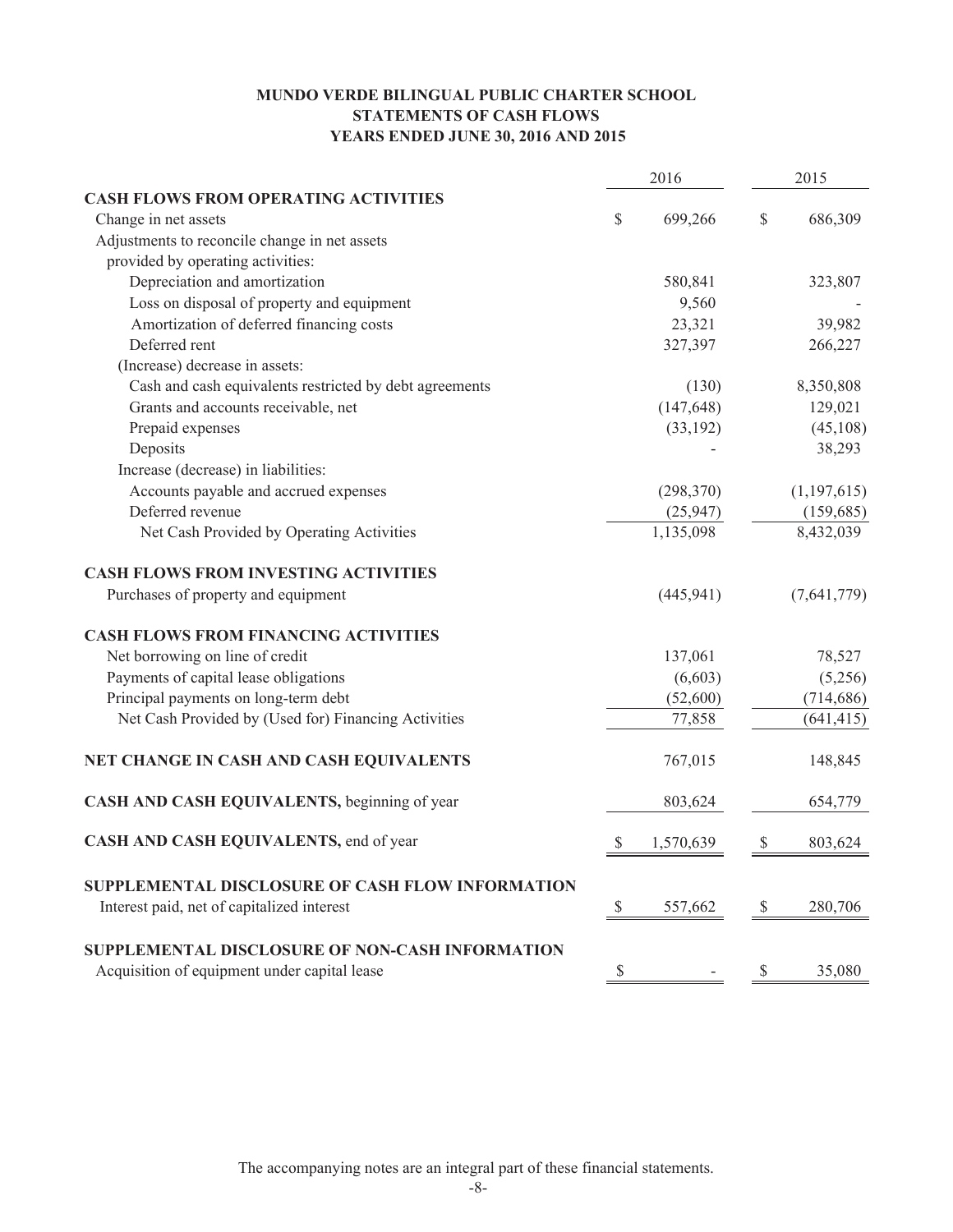# **NOTE A – ORGANIZATION AND PURPOSE**

Mundo Verde Bilingual Public Charter School (the "School") is a not-for-profit school which was incorporated under the laws of the District of Columbia in 2008. The School has been approved by the District of Columbia Public Charter School Board to operate a charter school in the District of Columbia. The charter agreement was signed in July 2011 and remains in effect for 15 years unless terminated sooner in accordance with contract. The School is DC's first "green" public charter school. The School is dedicated to educating young people to become global stewards in an increasingly complex world.

The School is located at 30 P Street NW, Washington, DC. The School currently teaches preschool (3 year-olds) through fourth grade and will add an additional grade each year through the fifth grade. The School is free to DC residents and admits students by lottery.

# **NOTE B – SUMMARY OF SIGNIFICANT ACCOUNTING POLICIES**

### Basis of Accounting

The School's financial statements are prepared on the accrual basis of accounting. Therefore, revenue and related assets are recognized when earned and expenses and related liabilities are recognized as the obligations are incurred.

### Basis of Presentation

Financial statement presentation follows Financial Standards Accounting Board ("FASB") Accounting Standards Codification ("ASC") Topic *Not-for-Profit-Entities*. In accordance with the topic, the School is required to report information regarding its financial position and activities according to three classes of net assets. Accordingly, the net assets of the School and changes therein are classified and reported as follows:

*Unrestricted net assets* – Net assets that are not subject to donor-imposed stipulations.

*Temporarily restricted net assets* – Net assets subject to donor-imposed stipulations that may or will be met by either actions of the School and/or the passage of time.

*Permanently restricted net assets –* Net assets subject to donor-imposed stipulations that may be maintained permanently by the School. There were no permanently restricted net assets as of June 30, 2016 and 2015.

### Cash and Cash Equivalents

For purposes of the statements of cash flows, the School considers all highly liquid debt instruments purchased with an original maturity of less than three months and money market funds to be cash equivalents.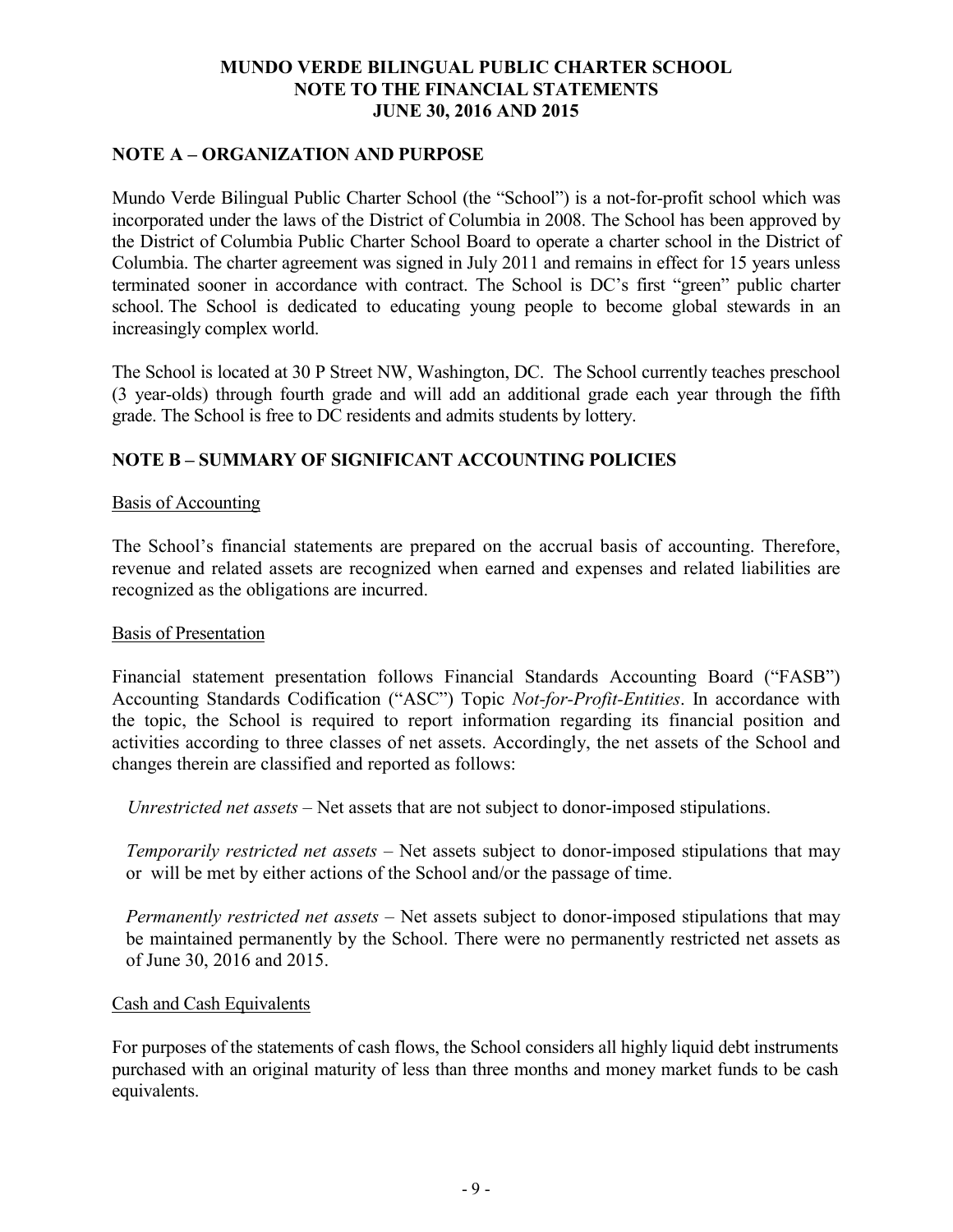(continued)

## **NOTE B – SUMMARY OF SIGNIFICANT ACCOUNT POLICIES** - continued

### Cash and Cash Equivalents Restricted by Debt Agreements

Cash and cash equivalents restricted by debt agreements are comprised of cash and cash equivalents held by a trustee or the authority to fund the current portion of debt service and hold unspent loan proceeds and required project fund.

### Grants and Accounts Receivable

The School's grants receivable consist of unsecured amounts due from public funding sources whose ability to pay are subject to appropriations. Other accounts receivable are related to program service fees and are recognized as revenue on the accrual basis of accounting at the time the program activity has occurred. Management determines if an allowance for doubtful accounts is necessary based upon review of outstanding receivables, historical collection experience and existing economic conditions. Accounts deemed uncollectible are charged off based on this review. The School has established an allowance for doubtful accounts for potentially uncollectible receivables. As of June 30, 2016 and 2015, the allowance of doubtful accounts totaled \$9,621 and \$9,313, respectively.

### Property and Equipment

Purchases of property and equipment over \$1,000 are capitalized at cost. Donations of property and equipment are recorded as contributions at their estimated fair value. Property and equipment are depreciated using the straight line method over the estimated useful lives of the underlying assets, which range from 3 to 40 years. Leasehold improvements are amortized over the lesser of their useful life or the lease term. When assets are sold or otherwise disposed of, the asset and related accumulated depreciation and amortization are removed from the accounts, and any remaining gain or loss is included in operations. Repairs and maintenance are expensed when incurred

### Construction-in-Progress

During 2013, the School began construction for a new school building adjoining the current facilities. All costs related to the construction were accumulated as construction-in-progress until the building was ready for occupancy, after which these costs were reclassified as buildings and are depreciated over the useful life of the asset.

### Deferred Financing Costs

Deferred financing costs totaling \$322,353 are capitalized and are amortized over the lives of the loans by the straight-line method, which approximates the effective interest method. The amortization expense for the years ending June 30, 2016 and 2015, totaled \$23,321 and \$39,982, respectively.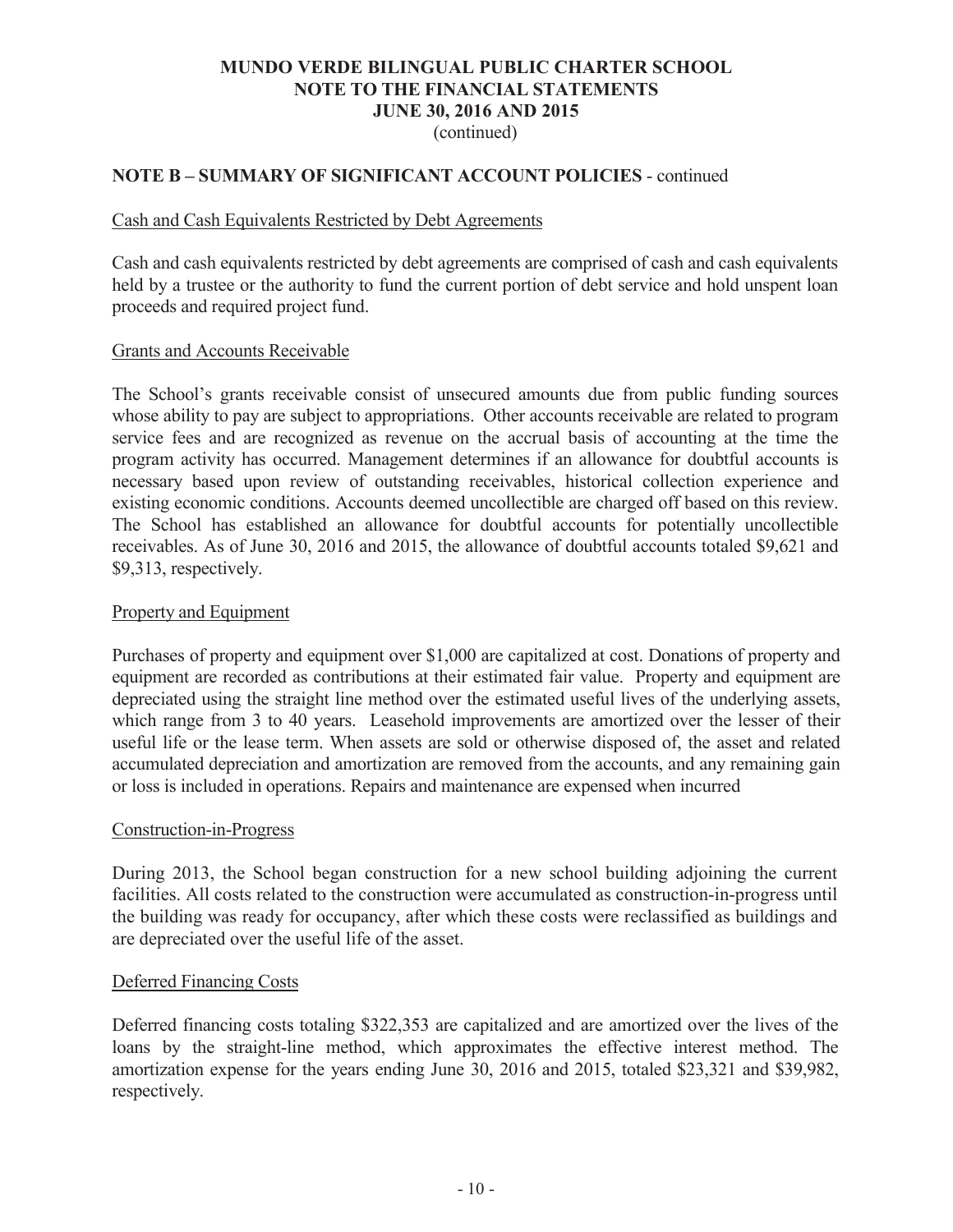### **NOTE B – SUMMARY OF SIGNIFICANT ACCOUNTING POLICIES** - continued

### Deferred Revenue

Deferred revenue results from summer school fees and other income received in advance of services to be provided.

### Deferred Rent

The School records rent expense including rent abatement on a straight line basis over the term of the lease. Deferred rent is recorded for the difference in the rent expense recognized on a straight–line basis and the rent payments.

#### Per Pupil Appropriations

Per pupil appropriated revenue is recognized during the period for which the associated educational services are provided. Per pupil appropriation revenue includes \$1,030,224 and \$1,230,894 for enhancements such as special education, English language learners, and at-risk students for the years ended June 30, 2016 and 2015, respectively.

#### Federal Entitlements

Federal entitlement revenue is grants received primarily from the District of Columbia Government. The grants are subject to audit by the grantor agencies. Such audits could result in a request for reimbursement by the agency for expenditures disallowed under the terms and conditions of the appropriate grantor. No provision for possible adjustment has been made in the accompanying financial statements because, in the opinion of management, such adjustment, if any, would not have a material effect on the financial statements.

### Grants and Contributions

Grants and contributions received are recorded as unrestricted, temporarily restricted or permanently restricted support, depending on the existence and/or nature of any donor restrictions. When a restriction expires (that is, when a stipulated time restriction ends or the purpose of the restriction is accomplished), temporarily restricted net assets are reclassified to unrestricted net assets and reported in the statements of activities as net assets released from restrictions.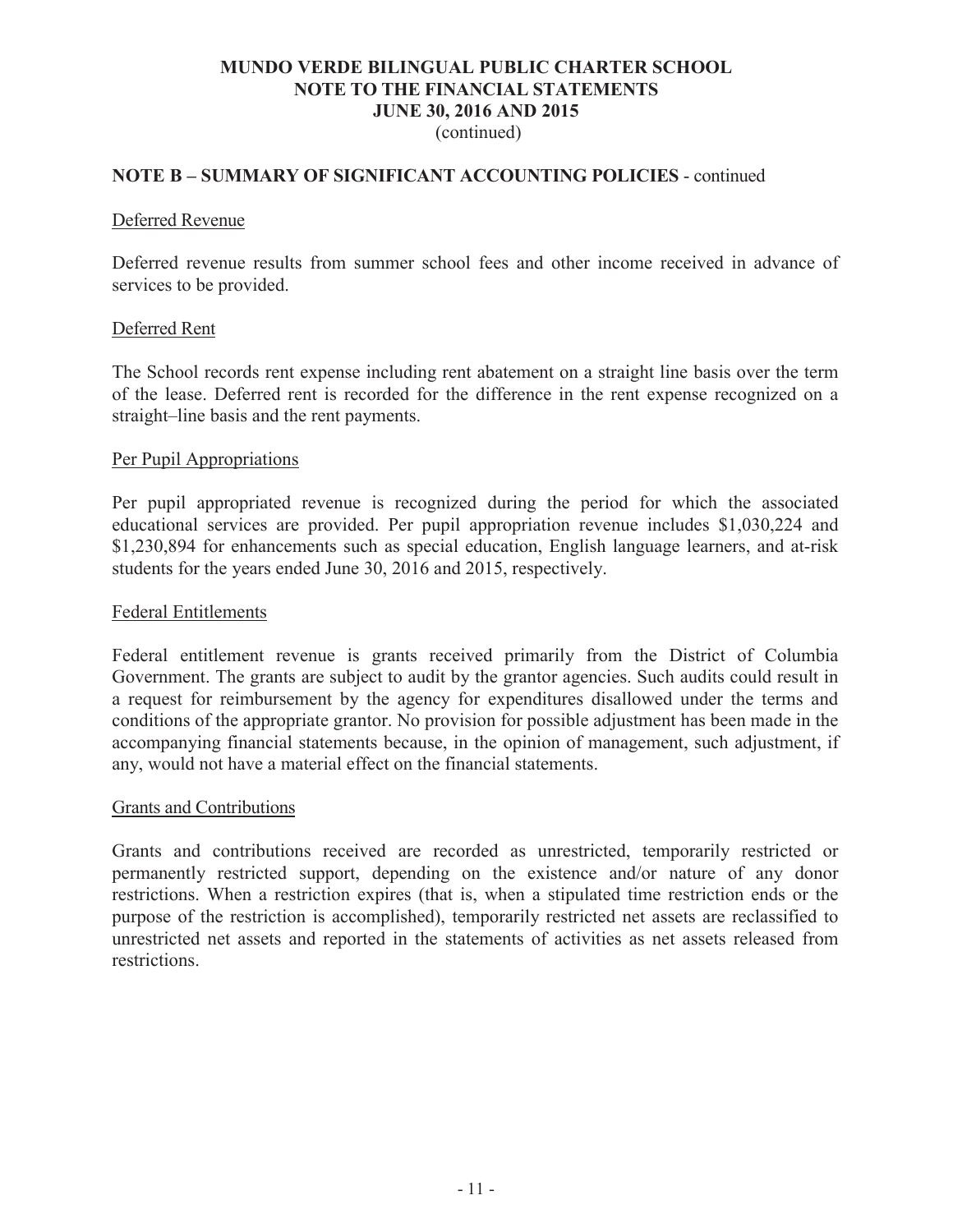### (continued)

### **NOTE B – SUMMARY OF SIGNIFICANT ACCOUNTING POLICIES** - continued

#### In-Kind Contributions

Donated facilities, goods and services are recorded at fair value at the date of donation. Donated services are recognized in the financial statements at their fair value if the services require specialized skills and the services would typically need to be purchased if not donated. During the year ended June 30, 2016 and 2015, the School received \$4,744 and \$5,137 of donated goods, respectively. For the year ended June 30, 2016, the School received donated legal services totaling \$41,762.

### Activity Fees

Activity fees are amounts earned from students for field trips, before and after care, summer camps, and other school related activities. These fees are recognized at the time the activity is held.

#### Use of Estimates

Management uses estimates and assumptions in preparing financial statements in accordance with accounting principles generally accepted in the United States of America. Those estimates and assumptions affect the reported amounts of assets and liabilities, the disclosures of contingent assets and liabilities, and the reported amounts of revenues and expenses. Actual results could vary from the estimates that were assumed in preparing the financial statements.

### Functional Expenses

The costs of providing the School's various programs and supporting services have been summarized on a functional basis in the accompanying statements of activities. Accordingly, certain costs have been allocated among the programs, fundraising and supporting services benefited.

### **NOTE C – INCOME TAXES**

Mundo Verde Bilingual Public Charter School qualifies as a tax exempt organization under Section 501(c)(3) of the Internal Revenue Code. In addition, the School is classified as an entity that is not a private foundation under Section  $509(a)(1)$ .

The School has adopted the accounting of uncertainty in income taxes as required by the Income Taxes topic of the FASB ASC. This topic requires the School to determine whether a tax position is more likely than not to be sustained upon examination by the applicable taxing authority, including resolution of any related appeals or litigation processes, based on the technical merits of the position. The tax benefits to be recognized is measured as the largest amount of benefit that is more than fifty percent likely of being realized upon ultimate settlement which could result in the School recording a tax liability that would reduce its net assets.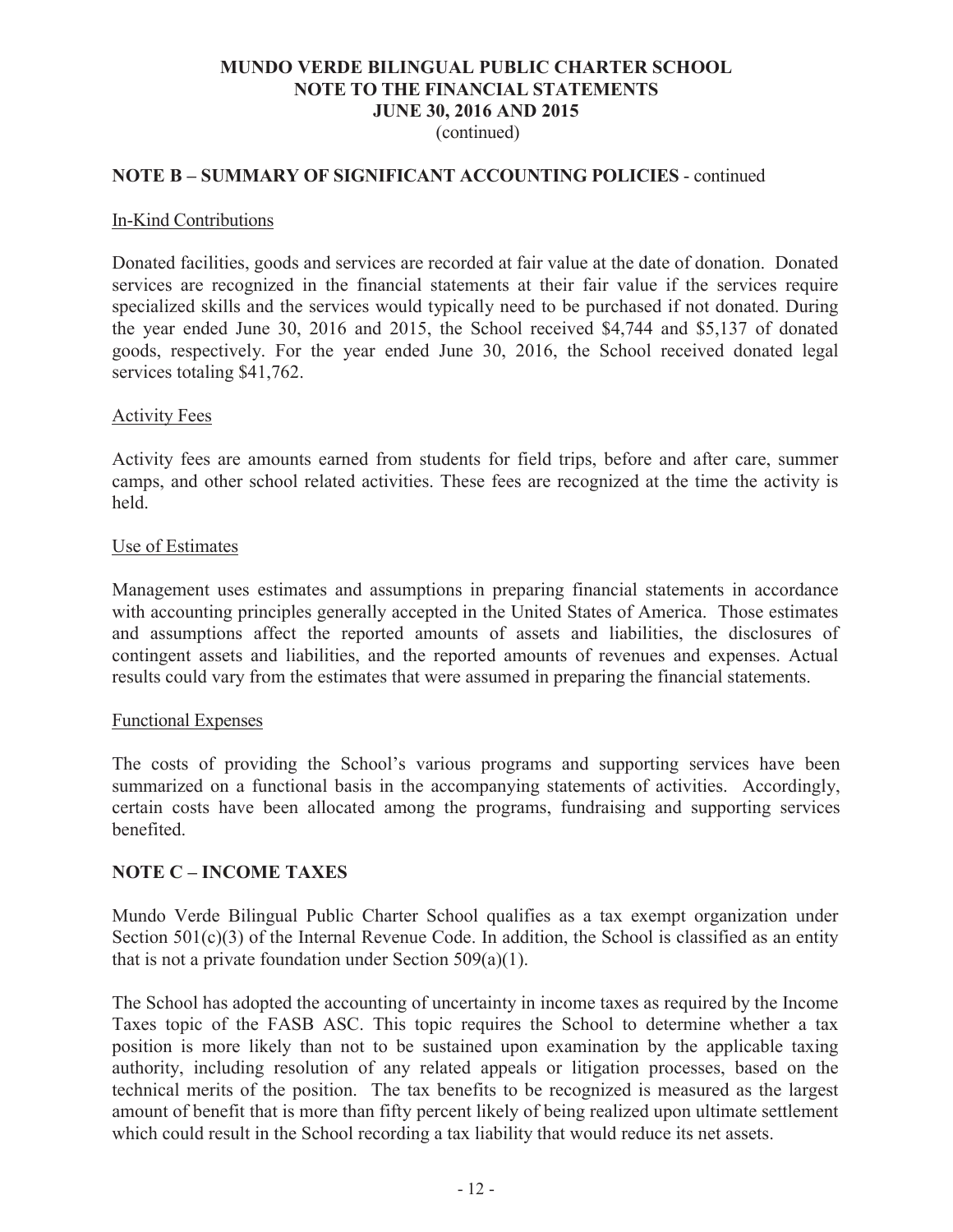(continued)

### **NOTE C – INCOME TAXES** - continued

The School has analyzed its tax positions, and has concluded that no liability for unrecognized tax benefits should be recorded related to any uncertain tax positions taken on returns filed for open tax years (2012-2014), or expected to be taken in its 2015 tax return. The School is not aware of any tax positions for which it believes that there is a reasonable possibility that the total amounts of unrecognized tax benefits will change materially in the next twelve months.

# **NOTE D – PROPERTY AND EQUIPMENT**

The following is a summary of property and equipment at June 30:

|                                       | 2016          |               | 2015       |
|---------------------------------------|---------------|---------------|------------|
| Computers and materials               | \$<br>250,410 | $\mathcal{S}$ | 153,546    |
| Furnishings and equipment             | 271,958       |               | 245,658    |
| Website                               | 5,600         |               |            |
| Renovation and leasehold improvements | 15,589,626    |               | 9,176,000  |
| Construction in progress              |               |               | 6,142,929  |
|                                       | 16,117,594    |               | 15,718,133 |
| Less accumulated depreciation         |               |               |            |
| and amortization                      | (956, 869)    |               | (412, 948) |
| Property and Equipment, Net           | 15,160,725    |               | 15,305,185 |

Depreciation and amortization expense for the years ended June 30, 2016 and 2015, totaled \$580,841 and \$323,807, respectively.

The amount of interest capitalized by the School for the years ended June 30, 2016 and 2015 totaled \$27,553 and \$314,371, respectively. Capitalized interest relates to construction activities and includes the relevant portions of applicable interest payments to creditors on bank and other debt obligations.

## **NOTE E – LINE OF CREDIT**

On January 5, 2015, the School entered into a line of credit agreement with United Bank for up to \$500,000. The line of credit bears an interest rate of 4.5% per annum. The line of credit is secured by the School's accounts receivable, equipment, and bank deposit accounts. As of June 30, 2016 and 2015, the balance due on the line of credit totaled \$215,588 and \$78,527, respectively.

### **NOTE F – LONG-TERM DEBT**

The proceeds of the financing discussed below were used to acquire and renovate the building currently used by the School.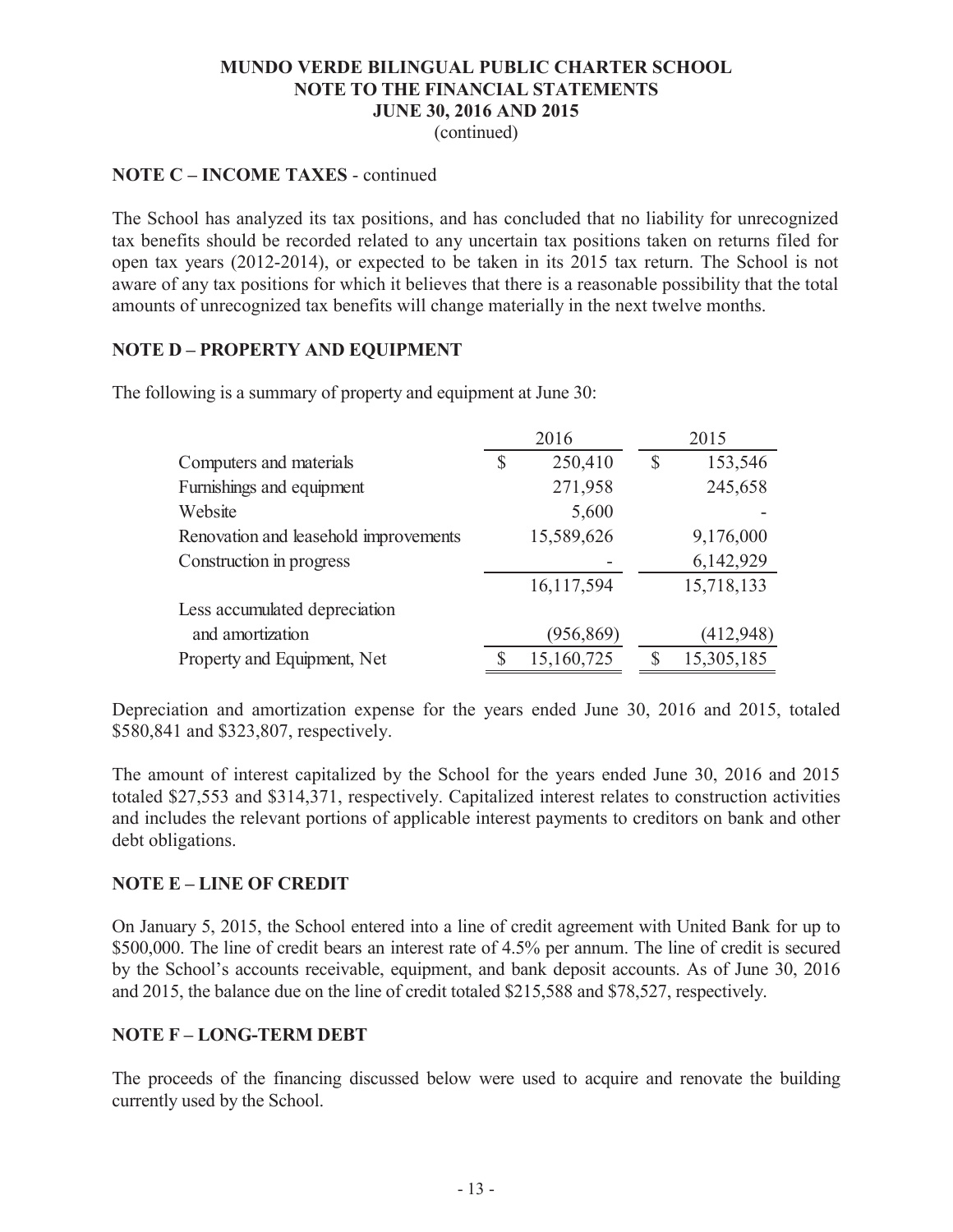(continued)

### **NOTE F – LONG-TERM DEBT** – continued

During January 2014, the School secured tax exempt District of Columbia Revenue Bonds, Series 2014, issued for \$11,480,000 (Revenue Bond). The Revenue Bond is collateralized by all assets of the School. The Revenue Bond is schedule to mature February 1, 2030. Revenue Bond interest only payments are due monthly at 4.00% interest per annum through February 1, 2015. Interest plus principal payments are due monthly from March 1, 2015 at 4.00% interest per annum through January 1, 2020. The interest rate of subsequent periods will be the greater of the sum of the five year swap rate for the thirty day LIBOR rate plus 3.00% multiplied by one minus the bank tax rate (currently 38%) and a factor based on the average cost of deposits of the bank and bank tax rate, or 4% per annum. Prepayment of the Revenue Bond in whole or in part is subject to a redemption percentage and additional fees and expenses.

During January 2014, the School obtained a loan from the Office of Public Charter School Financing and Support in the amount of \$2,000,000 (PCSFS Loan). The PCSFS Loan is paid by quarterly principal and interest payments at 4.00% per annum over a term of five years based on a 25 year amortization schedule. PCSFS has provided a \$1,000,000 debt service enhancement guaranty in favor of United Bank, which is scheduled to terminate January 15, 2019. The collateral for the PCSFS Loan is a second lien on all assets of the School and all improvements to the property. The collateral for the PCSFS Loan is a second lien on all assets of the School and all improvements to the property.

In the opinion of management, the School has complied with the required covenants for the years ended June 30, 2016 and 2015. The following summarizes long-term debt as of June 30:

|                                                  | 2016         | 2015         |
|--------------------------------------------------|--------------|--------------|
| District of Columbia Revenue Bonds (Series 2014) | \$10,716,871 | \$10,766,127 |
| Public Charter School Financing and Support      | 1,995,843    | 1,999,187    |
|                                                  | 12,712,714   | 12,765,314   |
| Less: current maturity                           | (601, 065)   | (574, 342)   |
| Long-Term Debt                                   | \$12,111,649 | \$12,190,972 |

Aggregate annual maturities of the debt are as follows for the years ending June 30:

| 2017                | 601,065   |
|---------------------|-----------|
| 2018                | 627,716   |
| 2019                | 2,641,083 |
| 2020                | 675,751   |
| 2021                | 704,614   |
| 2022 and thereafter | 7,462,485 |
| Total               |           |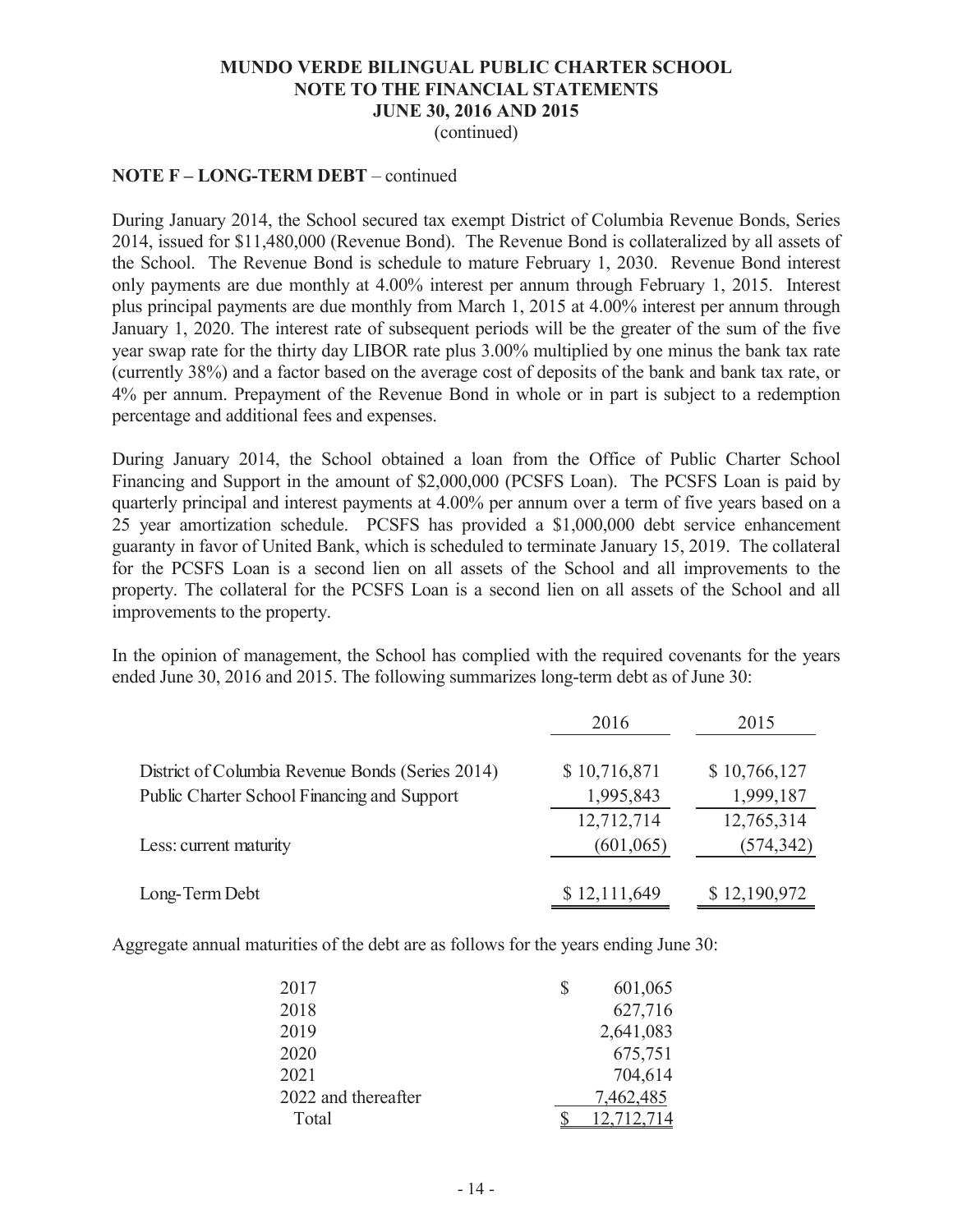(continued)

# **NOTE G – LEASE COMMITMENTS**

The School entered into a sublease agreement on November 11, 2011, for a building at 3220  $16<sup>th</sup>$ Street NW, Washington, DC, which expired on July 31, 2014.

During 2014, the School entered into a new lease agreement with the District of Columbia as the lessor for a thirty year period. The lease term began on August 1, 2014, and is classified as an operating lease. Twelve months rent abatement is available to the School for every \$1 million spent for leasehold improvements; however, no more than a total of 180 months of rent shall be abated. The School met the minimum requirements to fully realize the available rent abatement.

The lease contains escalation clauses and charges for other costs related to the leased space. Due to rent abatements earned, minimum required payments begin in fiscal year 2029, and totaling \$9,821,907 through fiscal year 2045.

Facility rent expense for the years ended June 30, 2016 and 2015, totaled \$329,047 and \$358,683, respectively. Equipment rental expense for the years ended June 30, 2016 and 2015, totaled \$35,920 and \$35,775, respectively.

# **NOTE H – CAPITAL LEASE**

During 2015, the School entered into a capital lease for equipment that may be purchased at the expiration of the lease. The interest rate implicit in the lease is 5% per annum. The monthly payment is \$662 and the lease expires on August 31, 2019. The capitalized cost of the equipment lease totaled \$35,080. Accumulated amortization and amortization expense on the equipment totaled \$6,602 and \$5,847 for the year ended June 30, 2016 and 2015, respectively.

Minimum future lease payments under the capital lease are as follows for the years ended June 30:

| 2017          | \$<br>7,944 |
|---------------|-------------|
| 2018          | 7,944       |
| 2019          | 7,944       |
| 2020          | 1,324       |
|               | 25,156      |
| Less interest | (1,935)     |
| Total         | 23,221      |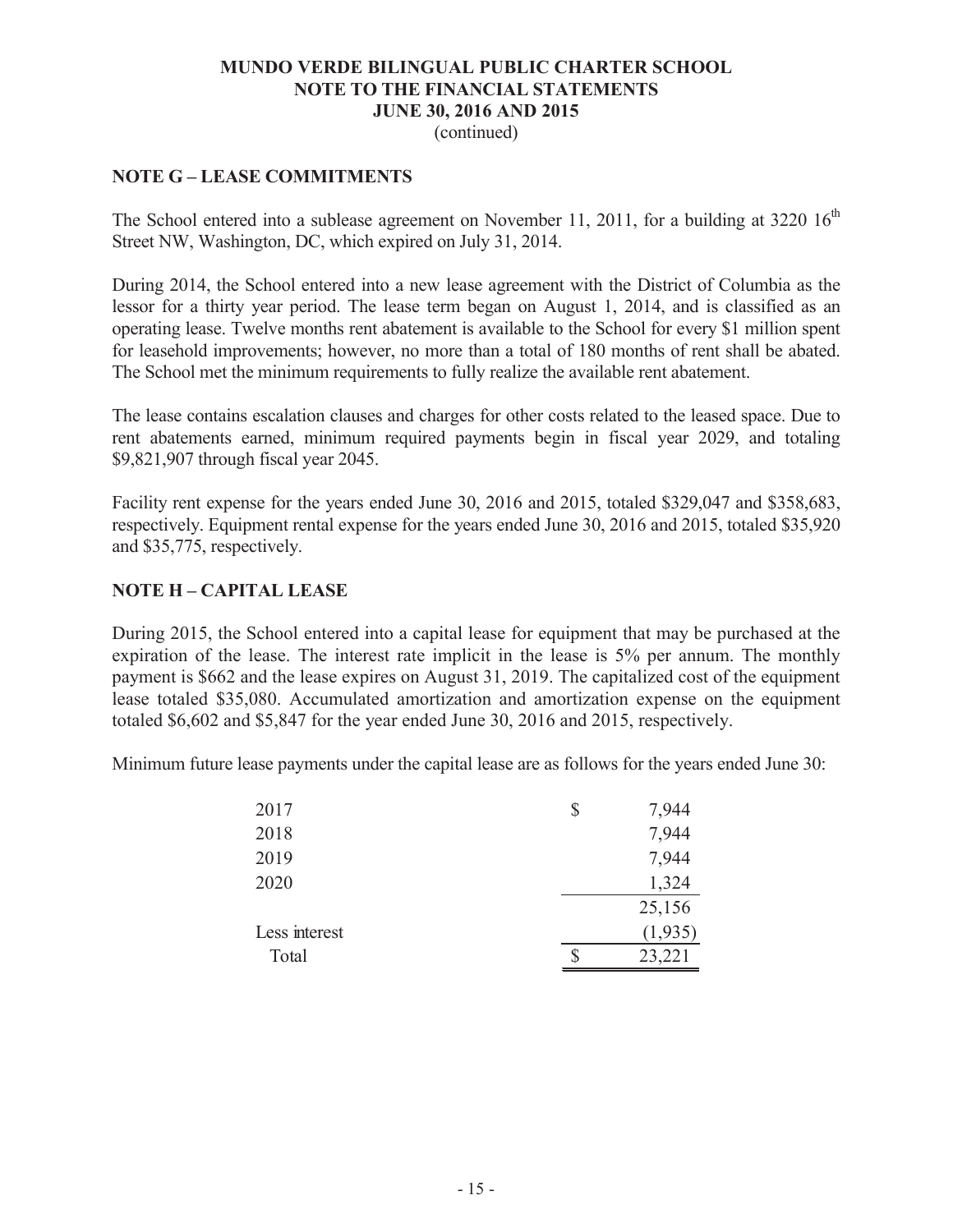(continued)

### **NOTE I** - **TEMPORARILY RESTRICTED NET ASSETS**

For the years ended June 30, 2016 and 2015, temporarily restricted net assets were designated for the following:

|                 | 2016                     | 2015 |         |  |
|-----------------|--------------------------|------|---------|--|
| Campus Campaign | \$<br>158,020            | P    | 77,281  |  |
| Play Spaces     | 54,223                   |      |         |  |
| CityBridge      | $\overline{\phantom{0}}$ |      | 54,671  |  |
| Total           | 212,243                  |      | 131,952 |  |

### **NOTE J – RETIREMENT PLAN**

The School established a 401(k) qualified retirement plan (the Plan), under which employees who attain the age of 21 years or older and complete one consecutive month of employment are eligible to participate.

Under the Plan, the School will match a discretionary percentage of each participant's salary. A discretionary profit sharing contribution is also available. The total matching, discretionary contributions, and fees incurred by the School for the years ended June 30, 2016 and 2015, totaled \$129,077 and \$105,462, respectively.

### **NOTE K – CONCENTRATIONS OF RISK**

The School is dependent on funding from the District of Columbia, as authorized by the District of Columbia Public Charter Board. During the years ended June 30, 2016 and 2015, approximately 77% and 76% of total support was received from the District of Columbia, respectively.

The School is limited to enrolling students that are residents of the District of Columbia. As a DC Public Charter School, the School must compete for students against the DC Public School system and other DC Public Charter Schools. Uniform Per-Student Funding received from the District of Columbia is based upon actual student enrollment determined by an annual enrollment audit. As a result, actual revenue may vary materially from budgeted revenue if under-enrollment were to occur.

The School maintains its cash in several financial institutions. The cash balances are insured by the Federal Deposit Insurance Corporation (FDIC) up to \$250,000. The School's cash routinely exceeds the FDIC limit. Management does not believe the School is exposed to any significant credit risk on its cash and cash equivalents.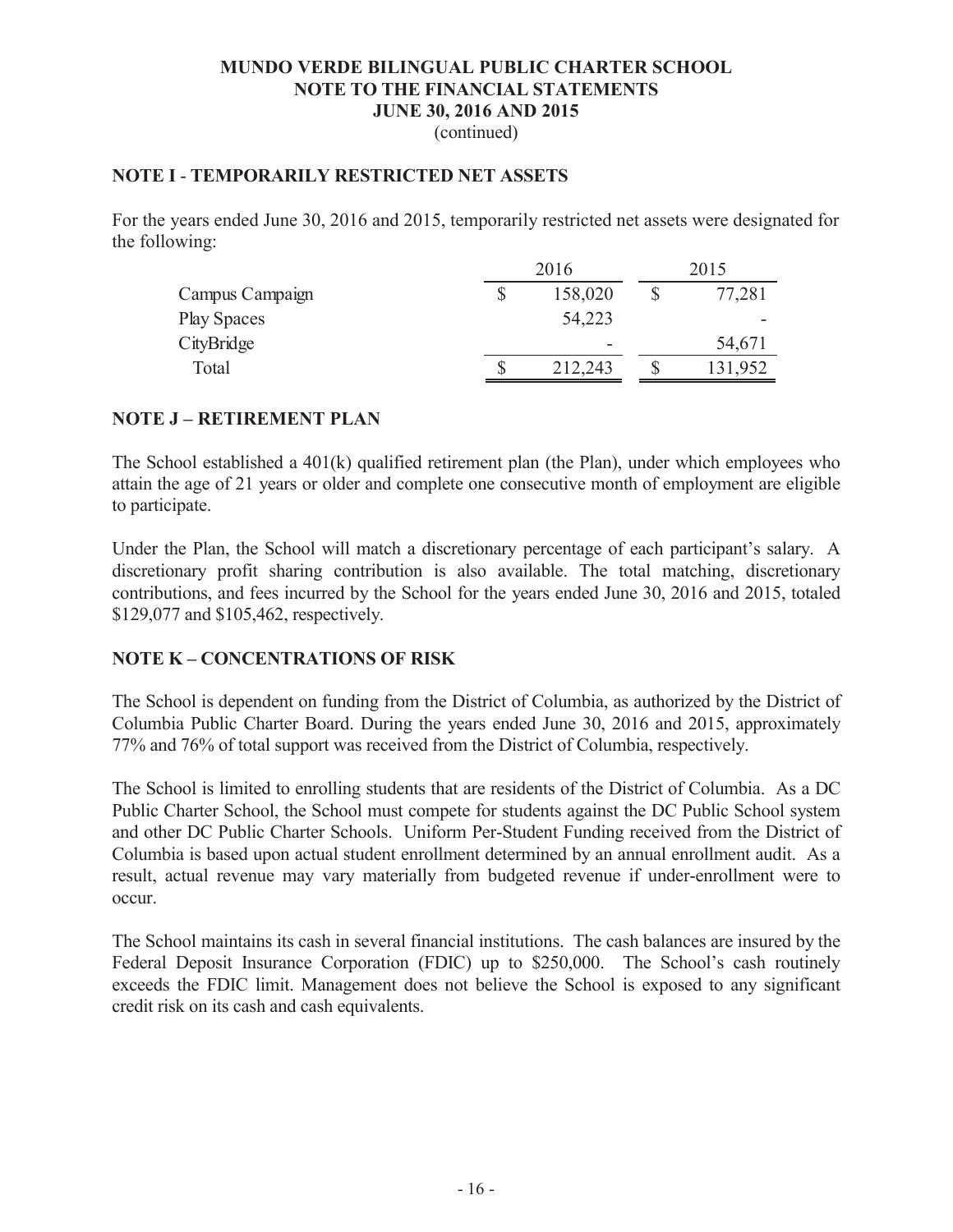(continued)

# **NOTE L – SUBSEQUENT EVENTS**

In preparing these financial statements, the School's management has evaluated events and transactions for potential recognition or disclosure through November 17, 2016, the date the financial statements were available to be issued. There were no events or transactions discovered during the evaluation that required recognition or further disclosure.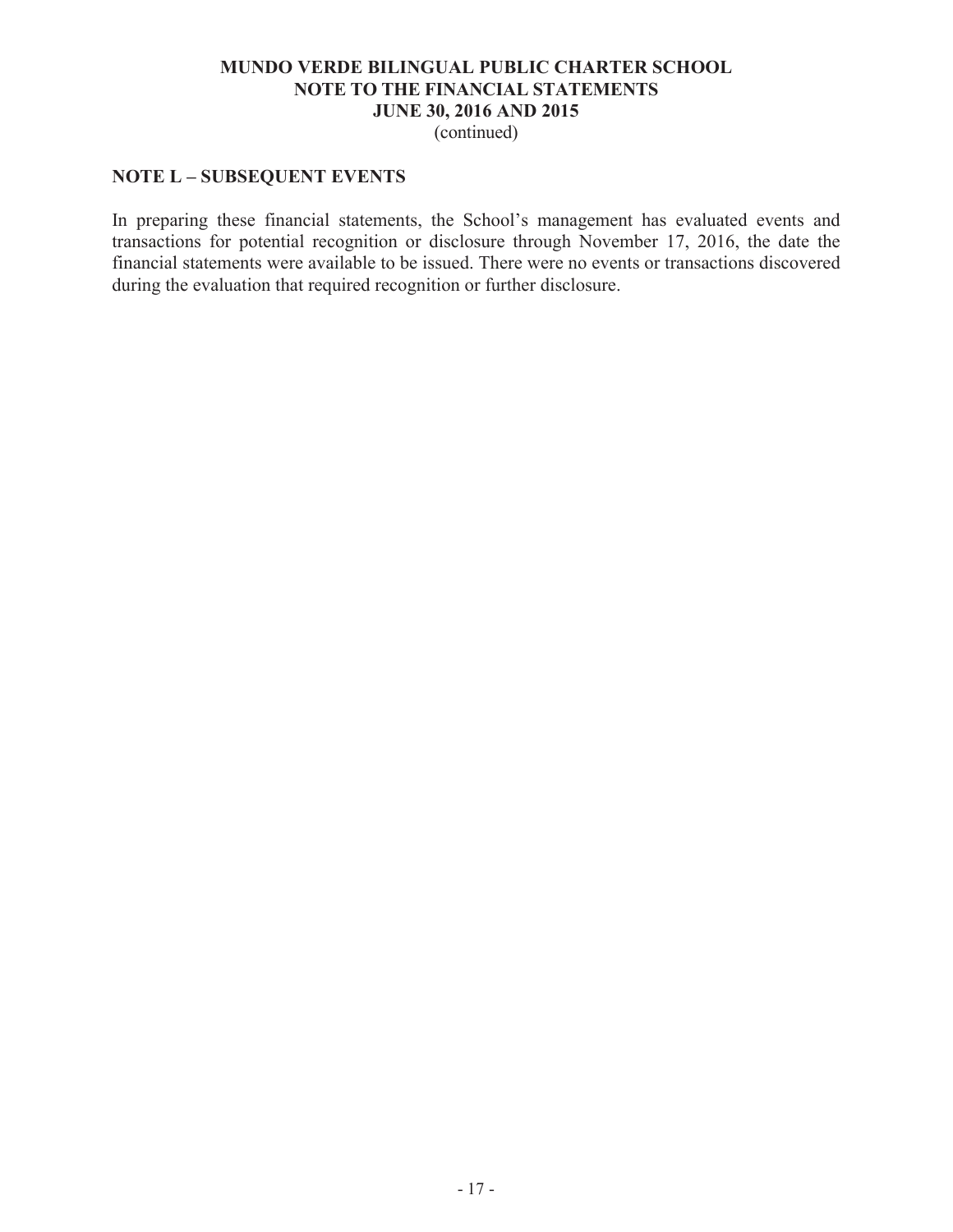

# **Independent Auditor's Report on Internal Control over Financial Reporting and on Compliance and Other Matters Based on an Audit of Financial Statements Performed In Accordance with** *Government Auditing Standards*

To the Board of Directors of Mundo Verde Bilingual Public Charter School Washington, DC

We have audited, in accordance with the auditing standards generally accepted in the United States of America and the standards applicable to financial audits contained in *Government Auditing Standards* issued by the Comptroller General of the United States, the financial statements of Mundo Verde Bilingual Public Charter School (the "School"), which comprise the statement of financial position as of June 30, 2016, and the related statements of activities, and cash flows for the year then ended, and the related notes to the financial statements, and have issued our report thereon dated November 17, 2016.

# **Internal Control Over Financial Reporting**

In planning and performing our audit of the financial statements, we considered the School's internal control over financial reporting (internal control) to determine the audit procedures that are appropriate in the circumstances for the purpose of expressing our opinion on the financial statements, but not for the purpose of expressing an opinion on the effectiveness of the School's internal control. Accordingly, we do not express an opinion on the effectiveness of the School's internal control.

A *deficiency in internal control* exists when the design or operation of a control does not allow management or employees, in the normal course of performing their assigned functions, to prevent, or detect and correct, misstatements on a timely basis. A *material weakness* is a deficiency, or a combination of deficiencies, in internal control, such that there is a reasonable possibility that a material misstatement of the entity's financial statements will not be prevented, or detected and corrected on a timely basis. A *significant deficiency* is a deficiency, or a combination of deficiencies, in internal control that is less severe than a material weakness, yet important enough to merit attention by those charged with governance.

Our consideration of internal control was for the limited purpose described in the first paragraph of this section and was not designed to identify all deficiencies in internal control that might be material weaknesses or significant deficiencies. Given these limitations, during our audit we did not identify any deficiencies in internal control that we consider to be material weaknesses. However, material weaknesses may exist that have not been identified.